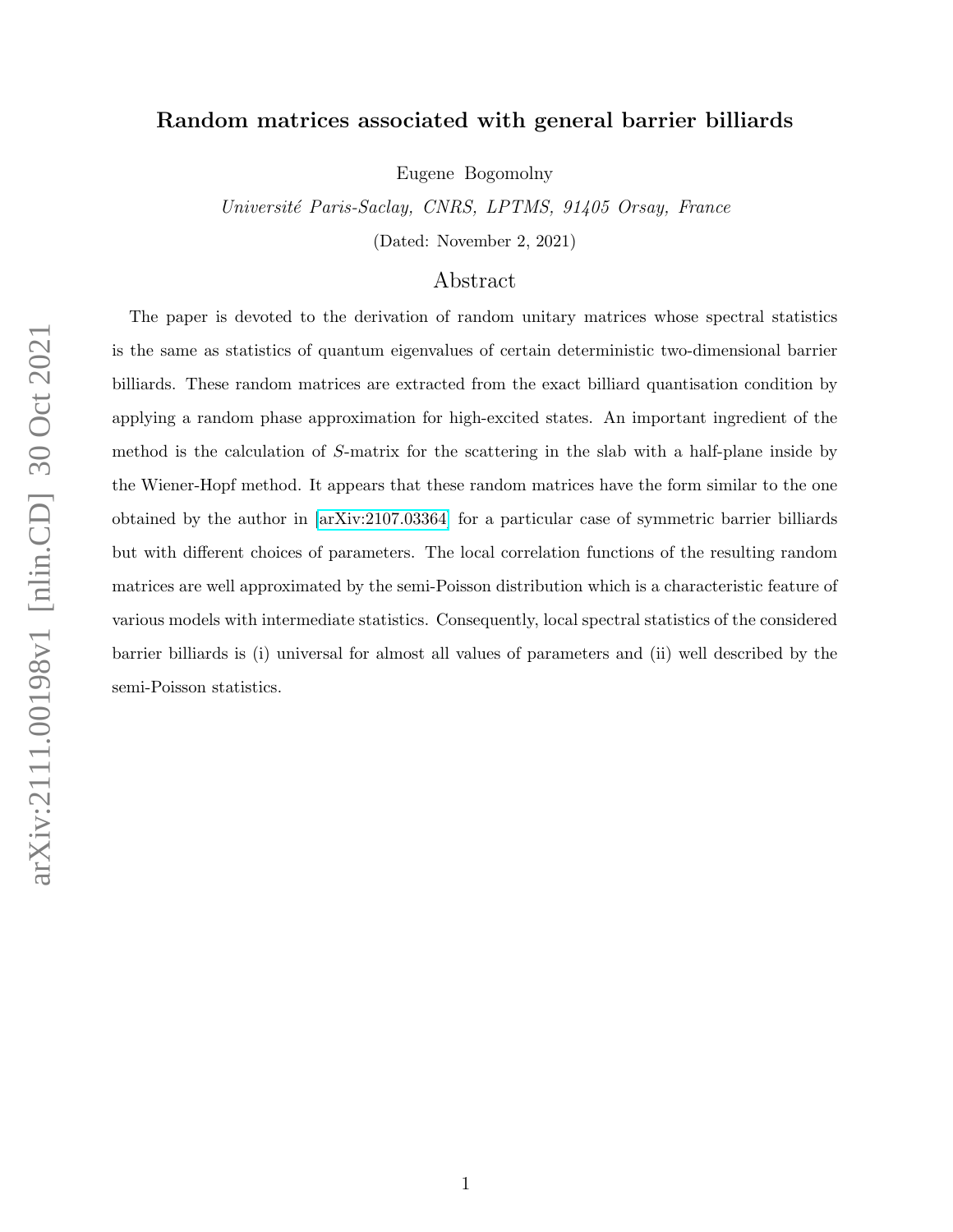#### I. INTRODUCTION

Polygonal billiards constitute a special class of classical dynamical systems. Though they have zero Lyapunov exponents the behaviour of their trajectories is intricate and complicated due to, in general, unavoidable discontinuities of the ray dynamics (see, e.g., [\[1\]](#page-25-0)). An important subset of polygonal billiards is constituted by the so-called pseudo-integrable billiards (see, e.g., [\[2\]](#page-25-1)) characterised by the requirement that all their angles  $\theta_j$  are rational multiples of  $\pi$ 

$$
\theta_j = \frac{m_j}{n_j} \pi \tag{1}
$$

with co-prime integers  $m_j$  and  $n_j$ . A characteristic property of pseudo-integrable billiards is the fact that their trajectories cover surfaces of finite genus connected with angles by the formula [\[3\]](#page-25-2)

<span id="page-1-0"></span>
$$
g = 1 + \frac{N_n}{2} \sum_j \frac{m_j - 1}{n_j}
$$
 (2)

where  $N_n$  is the least common multiply of all denominators  $n_j$ . This is a clear-cut difference of pseudo-integrable billiards (with at least one  $m_j > 1$ ) from both limiting cases of classical dynamical models: integrable models where trajectories belong to tori (i.e., surfaces with  $g = 1$ ) and chaotic models where a typical trajectory covers the whole surface of constant energy.

It is plain that peculiarities of pseudo-integrable billiards should have quantum manifestations but no general statements about statistical properties of pseudo-integrable models have been proposed so far. It is in a strong contrast with quantum integrable and fully chaotic models where the well-known and well-accepted conjectures were established long time ago  $[4]$  and  $[5]$ . Numerical results  $[6]$ - $[15]$  suggest that, at least, for certain pseudointegrable billiards spectral statistics differs from both the Poisson statistics of integrable models [\[4\]](#page-25-3) as well as from the usual random matrix statistics conjectured for chaotic motels [\[5\]](#page-25-4). Surprisingly, the observed statistics (called intermediate statistics) is similar to the spectral statistics of the Anderson model at the point of metal-insulator transition [\[16,](#page-26-2) [17\]](#page-26-3) whose main features are (i) linear level repulsion as for usual random matrix ensembles and (ii) an exponential fall-off of nearest-neighbour distributions as for the Poisson distribution.

The simplest pseudo-integrable model is a rectangular billiard with a barrier inside (see figure [1\(](#page-3-0)a)). It has 6 internal angles equal  $\pi/2$  and one angle  $2\pi$ . According to [\(2\)](#page-1-0) it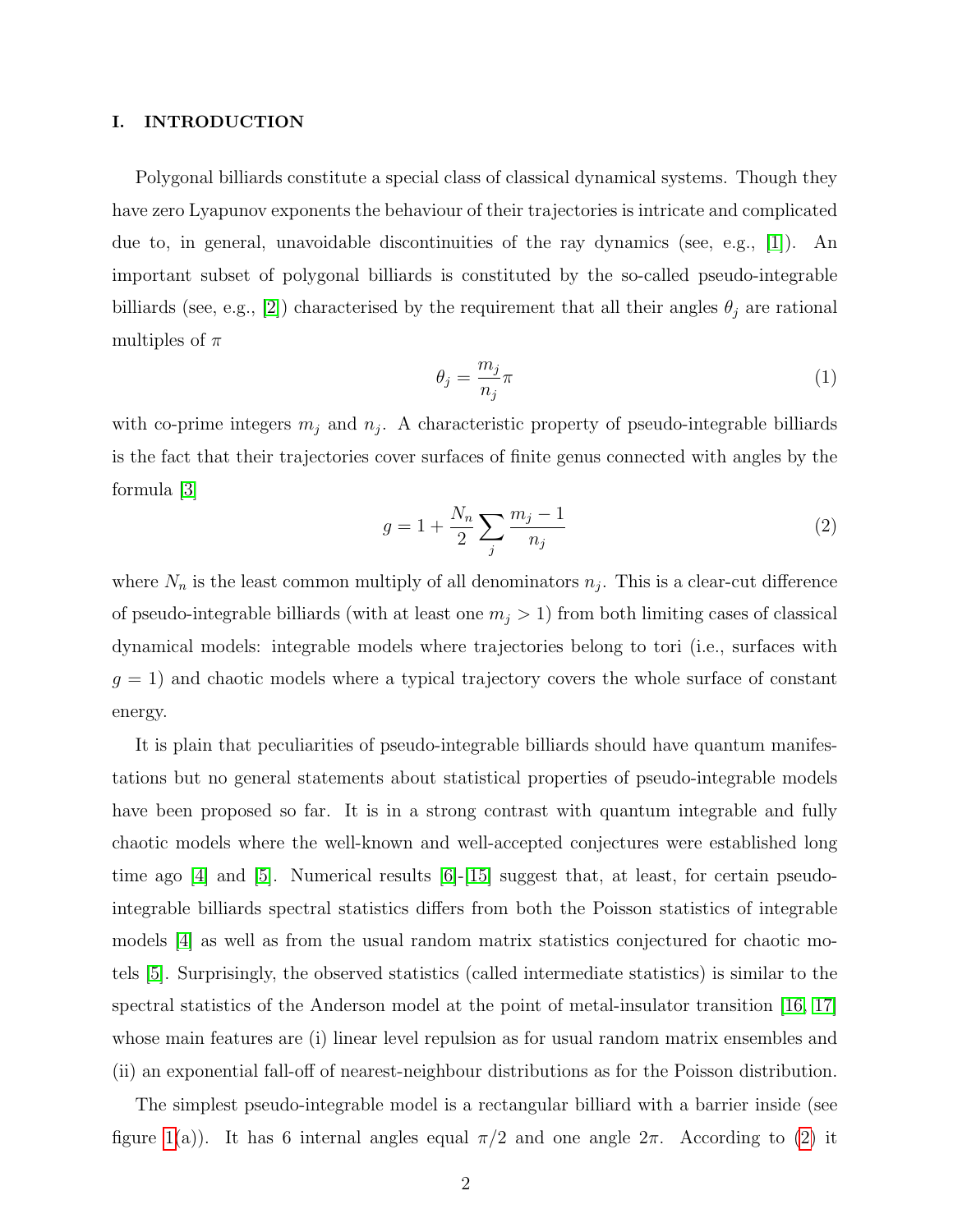corresponds to a genus 2 surface. Quantum problem for such billiards consists in finding eigenvalues k and eigenfunctions  $\Psi(x, y; k)$  of the Helmholtz equation

<span id="page-2-3"></span>
$$
(\Delta + k^2) \Psi(x, y; k) = 0 \tag{3}
$$

provided that functions  $\Psi(x, y; k)$  obey the Dirichlet boundary conditions

<span id="page-2-2"></span>
$$
\Psi(x, y; k)|_{\text{boundaries}} = 0. \tag{4}
$$

Generalisation for another type of boundary conditions is straightforward.

Numerical calculations [\[14,](#page-26-4) [15\]](#page-26-1) were done exclusively for a symmetric barrier billiard with  $h = b/2$ . A new method of extracting random matrices from the exact quantisation of a symmetric barrier billiard has been proposed in [\[18\]](#page-26-5). The main conclusion of that paper is that spectral statistics of symmetric barrier billiard is the same as the one for a  $N \times N$ random unitary matrix

<span id="page-2-0"></span>
$$
B_{\mu,\nu} = e^{i\Phi_{\mu}} \frac{L_{\mu} L_{\nu}}{x_{\mu} + x_{\nu}}, \qquad \mu, \nu = 1, \dots N
$$
 (5)

where  $\Phi_\mu$  are independent real random variables distributed uniformly between 0 and  $2\pi.$  $L_{\mu}$  are real quantities determined by the expression

<span id="page-2-1"></span>
$$
L_{\mu}^{2} = 2x_{\mu} \prod_{\nu \neq \mu} \frac{x_{\mu} + x_{\nu}}{x_{\mu} - x_{\nu}}
$$
(6)

and coordinates  $x_{\mu}$  for a symmetric barrier billiard (with  $h = b/2$ ) are

$$
x_{\mu} = (-1)^{\mu+1} \sqrt{k^2 - \frac{\pi^2 \mu^2}{b^2}}.
$$
\n(7)

The condition that all  $x_{\mu}$  are real defines matrix dimension N

$$
N = \left[\frac{kb}{\pi}\right] \tag{8}
$$

where  $[x]$  is the largest integer less or equal x.

The purpose of the paper is to generalise the method of [\[18\]](#page-26-5) for non-symmetric barrier billiards shown in figure [1.](#page-3-0) It appears that the random matrix extracted from the exact quantisation condition for these billiards also have the form given by [\(5\)](#page-2-0) and [\(6\)](#page-2-1) but with a different specification of coordinates  $x_{\mu}$ .

The plan of the paper is the following. Section [II](#page-4-0) is devoted to the discussion of the surface-of-section method in application to barrier billiards proposed in [\[18\]](#page-26-5). The method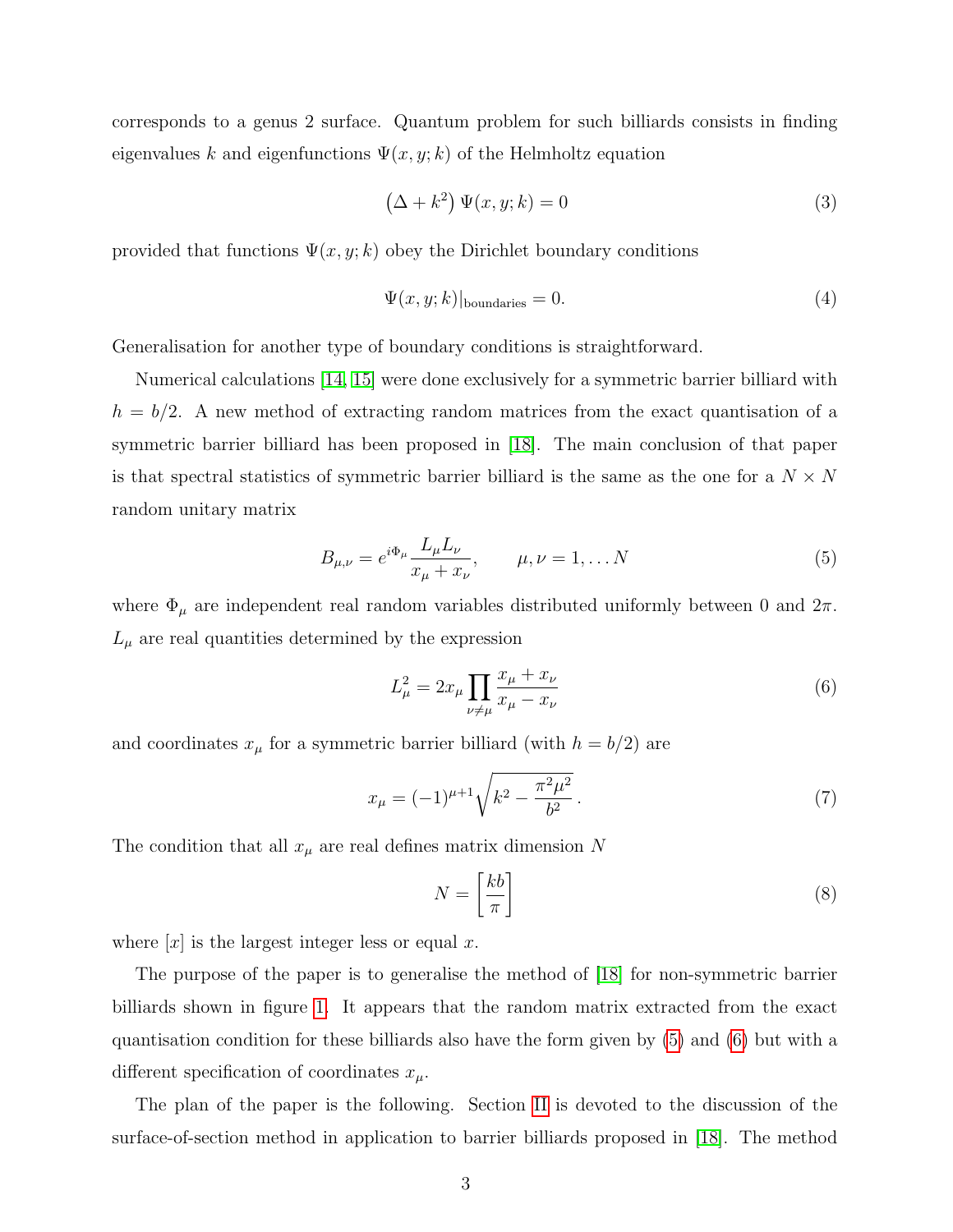

<span id="page-3-0"></span>FIG. 1. Barrier billiards considered in the paper. For clarity the barrier tip is indicated by a small circle.

consists in opening the billiard and finding exact scattering solutions for the resulting slab with a half-plane inside. Writing exact eigenfunctions of a barrier billiard as a linear combination of scattering waves and imposing the correct boundary conditions on previously removed parts of billiard boundary gives the quantisation condition in the form  $\det(1+B) = 0$ where matrix  $B$  differs form the  $S$ -matrix for the scattering in the slab by certain phase-like factors. It is known that spectral statistics of matrix  $B$  is up to a rescaling coincides with statistics of high-excited barrier billiard eigenenergies [\[19,](#page-26-6) [20\]](#page-26-7). The main part of the paper consists in the calculation of the exact scattering S-matrix by the Wiener-Hopf method. This is done in Section [III.](#page-6-0) As it is typical for the Wiener-Hopf method the resulting expressions include infinite products and are quite cumbersome. In Section [IV](#page-14-0) two important simplifications appeared in the semiclassical limit are discussed. First, by ignoring exponentially decreasing evanescent modes one gets finite dimensional unitary S and B matrices. Second, the phase factors by which the B-matrix differs from the S-matrix are considered as independent random variables uniformly distributed on the unit circles. Noticing that proper S-matrix phases by conjugation lead only to a shift of random phases of the B-matrix one proves that the resulting unitary random matrix has the form [\(5\)](#page-2-0) and [\(6\)](#page-2-1) but a different definition of coordinates  $x_{\mu}$ . In has been argued in [\[18\]](#page-26-5) that local correlation functions of such matrices should be well described by the semi-Poisson distribution appeared in different models with intermediate statistics [\[11\]](#page-26-8). This statement is illustrated by numerical calculations for certain typical barrier billiard parameters in the end of Section [IV.](#page-14-0) Section [V](#page-19-0) is a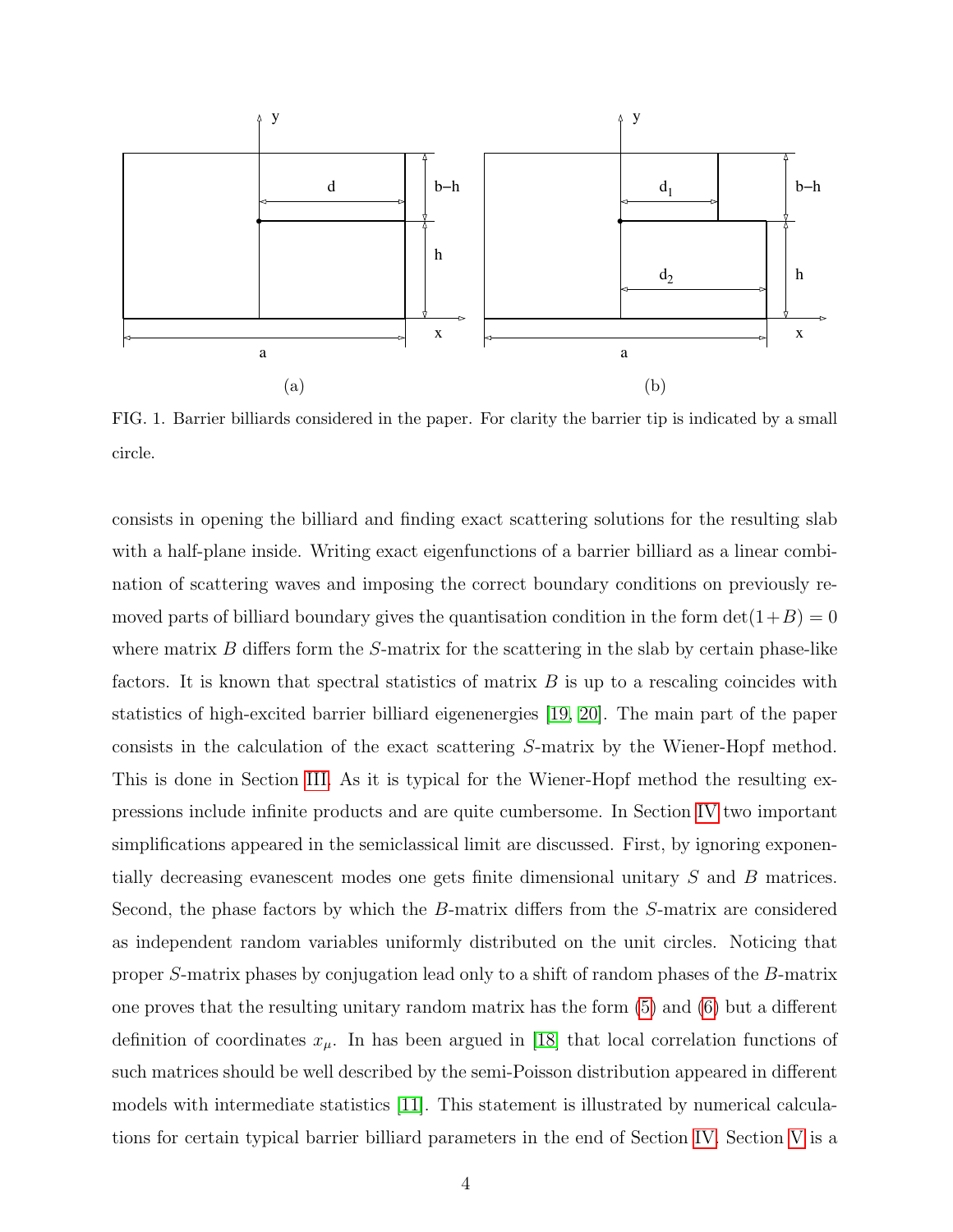

<span id="page-4-1"></span>FIG. 2. An infinite slab with a half-plane inside. Numbers indicate 3 possible channels.

brief recapitulation of the main steps permitting to extract random matrices from the exact solution of barrier billiard problems. Appendix [A](#page-23-0) presents the factorisation of the kernel appeared in the Wiener-Hopf method and the explicit verification of the unitarity of the obtained scattering S-matrix.

## <span id="page-4-0"></span>II. EXACT SURFACE-OF-SECTION QUANTISATION

The first step of the method proposed in [\[18\]](#page-26-5) consists in the removal boundaries perpendicular to the barrier and considering instead of a closed system the problem of a scattering inside an infinite slab of height b with a half-plane inside as indicated in figure [2.](#page-4-1) The Dirichlet boundary conditions [\(4\)](#page-2-2) are imposed in all boundaries.

Inside the slab there exit 3 different regions (channels) (see figure [2\)](#page-4-1). The following functions constitute elementary solutions in these channels (normalised to unit current)

<span id="page-4-2"></span>
$$
\phi_n^{(\beta)\pm}(x,y) = \frac{e^{\pm ip_n^{(\beta)}x}}{\sqrt{h_\beta p_n^{(\beta)}}} \sin\left(\frac{\pi n}{h_\beta}y\right), \qquad p_n^{(\beta)} = \sqrt{k^2 - \frac{\pi^2 n^2}{h_\beta^2}}, \qquad \beta = 1, 2, 3. \tag{9}
$$

Here  $h_{\beta}$  is the width of channel  $\beta$ 

<span id="page-4-3"></span>
$$
h_1 = b, \quad h_2 = b - h, \quad h_3 = h. \tag{10}
$$

By definition, these functions are zero outside the corresponding channels. Subscript  $(+)$ (resp., (−)) indicates plane waves propagating from left to right (resp., from right to left).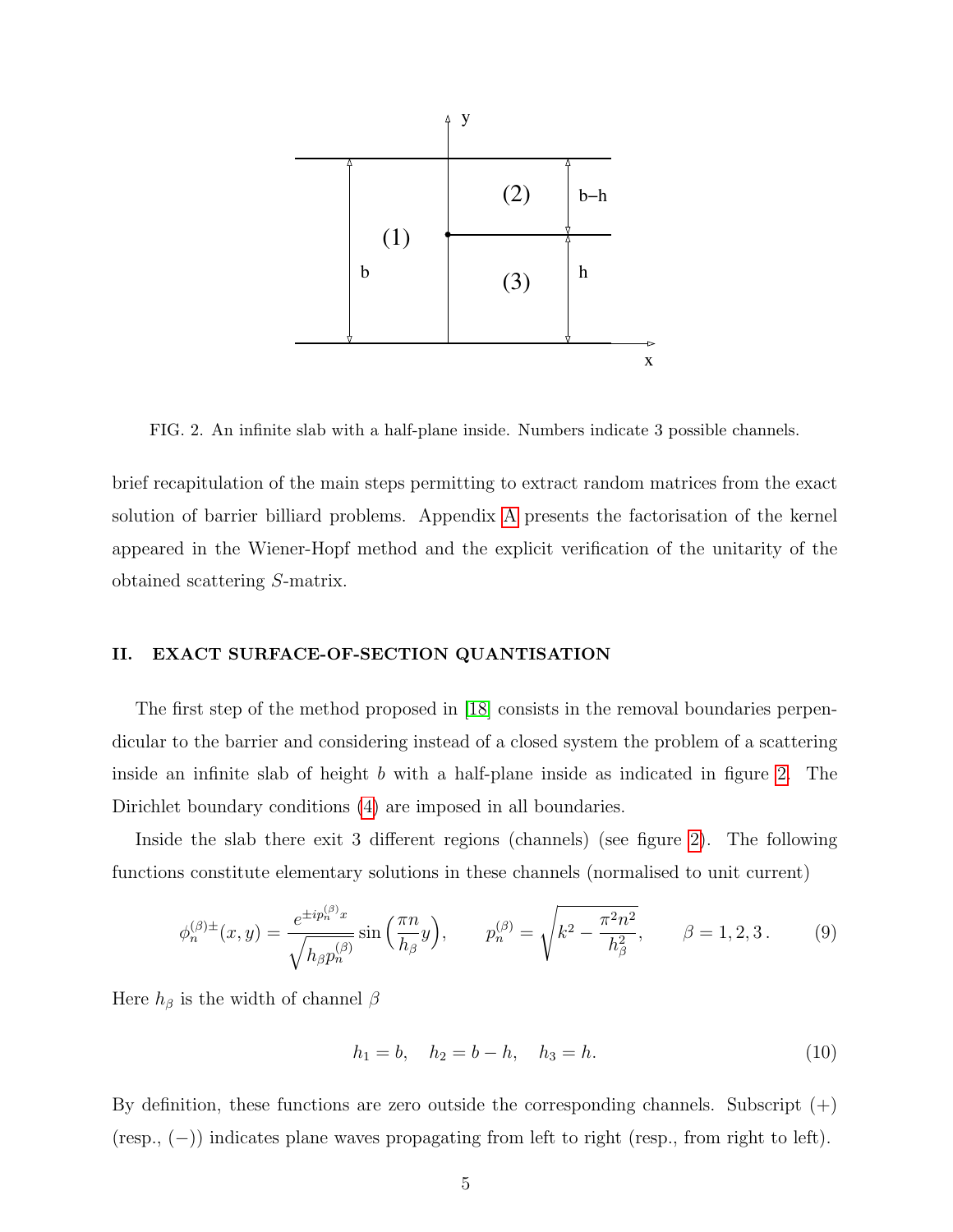We consider 3 different solutions corresponded to 3 possible plane waves entering from the infinity into the indicated regions of the slab. They are denoted by  $\Psi_n^{(\beta)}(x, y)$  where superscript ( $\beta$ ) with  $\beta = 1, 2, 3$  indicates the entering channel and subscript n is the transverse quantum number of the incident plane wave. Their formal expansions into elementary solutions [\(9\)](#page-4-2) are

<span id="page-5-0"></span>
$$
\Psi_n^{(1)}(x,y) = \phi_n^{(1)+}(x,y) + \sum_{m=1}^{\infty} \left[ S_{n,m}^{1 \to 1} \phi_m^{(1)-}(x,y) + S_{n,m}^{1 \to 2} \phi_m^{(2)+}(x,y) + S_{n,m}^{1 \to 3} \phi_m^{(3)+}(x,y) \right],
$$
(11)  

$$
\Psi_n^{(2)}(x,y) = \phi_n^{(2)-}(x,y) + \sum_{m=1}^{\infty} \left[ S_{n,m}^{2 \to 1} \phi_m^{(1)-}(x,y) + S_{n,m}^{2 \to 2} \phi_m^{(2)+}(x,y) + S_{n,m}^{2 \to 3} \phi_m^{(3)+}(x,y) \right],
$$
(12)

$$
\Psi_n^{(3)}(x,y) = \phi_n^{(3)-}(x,y) + \sum_{m=1}^{\infty} \left[ S_{n,m}^{3 \to 1} \phi_m^{(1)-}(x,y) + S_{n,m}^{3 \to 2} \phi_m^{(2)+}(x,y) + S_{n,m}^{3 \to 3} \phi_m^{(3)+}(x,y) \right]. (13)
$$

The first terms are the incident plane waves with momentum  $p_n^{(\beta)}$  and the remaining sums represent the reflected and transmitted waves in all channels.

Coefficients  $S_{n,m}^{\alpha\to\beta}$  with  $\alpha,\beta=1,2,3$  form the S-matrix for the scattering inside the slab indicated in figure [\(2\)](#page-4-1). In the next Section it will be calculated analytically by the Wiener-Hopf method.

When these coefficients are known, functions  $(11)-(13)$  $(11)-(13)$  $(11)-(13)$  are solutions of the Helmholtz equation [\(3\)](#page-2-3) obeying the correct boundary conditions on all horizontal boundaries. Let us construct an eigenfunction of barrier billiards indicated in figure [1](#page-3-0) as a linear combination of all scattering waves

$$
\Psi(x, y; k) = \sum_{n=1}^{\infty} \sum_{\alpha=1}^{3} a_n^{(\alpha)} \Psi_n^{(\alpha)}(x, y).
$$
\n(14)

Coefficients  $a_n^{(\alpha)}$  have to be determined from the requirement that this wave obeys the correct boundary conditions on vertical boundaries. For the general billiard as in figure [1\(](#page-3-0)b) these conditions are

<span id="page-5-1"></span>
$$
\Psi(d_1, y; k) = 0, \qquad h < y < b,\tag{15}
$$

$$
\Psi(d_2, y; k) = 0, \qquad 0 < y < h,\tag{16}
$$

$$
\Psi(d_2 - a, y; k) = 0, \qquad 0 < y < b. \tag{17}
$$

In each channel function  $\Psi_n(x, y)$  is a linear combination of elementary solutions [\(9\)](#page-4-2) which form a complete and orthogonal set of functions of  $y$ . Therefore, the Dirichlet boundary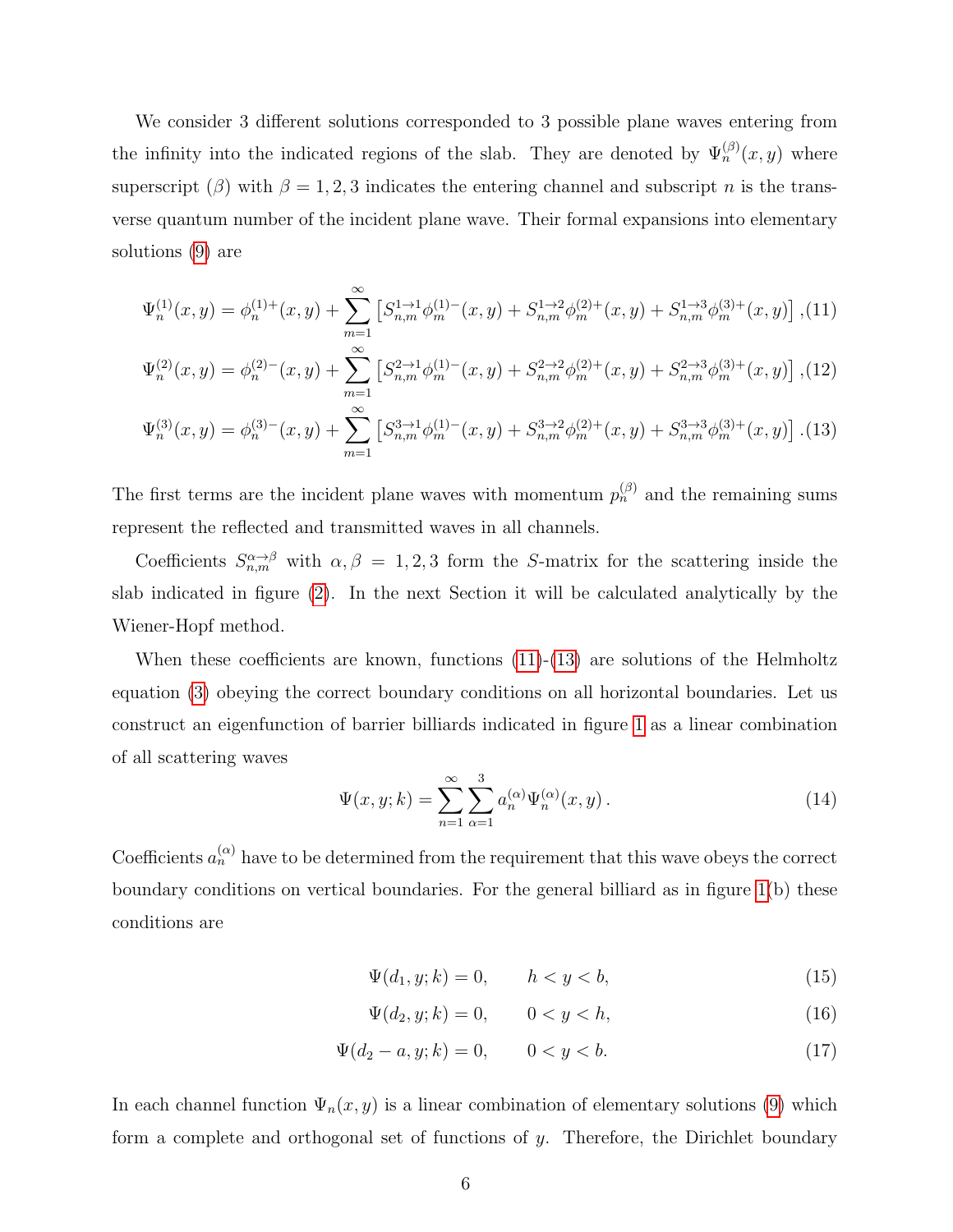conditions [\(15\)](#page-5-1)-[\(17\)](#page-5-1) imply that the coefficients of these linear combinations have to be zero. It means that  $a_n^{(\alpha)}$  are determined from the equations

$$
a_m^{(\beta)} + e^{i\phi_m^{(\beta)}} \sum_{n=1}^{\infty} \sum_{\alpha=1}^3 a_n^{(\alpha)} S_{n,m}^{\alpha \to \beta} = 0, \qquad \beta = 1, 2, 3.
$$
 (18)

Here quantities  $\phi_m^{(\alpha)}$  are

<span id="page-6-3"></span>
$$
\phi_m^{(1)} = 2p_m^{(1)}(a - d_2), \qquad \phi_m^{(2)} = 2p_m^{(2)}d_1, \qquad \phi_m^{(3)} = 2p_m^{(3)}d_2. \tag{19}
$$

These relations can compactly be rewritten as follows (with the standard convention that the summation is performed over repeated indices)

$$
a_m^{(\beta)} + a_n^{(\alpha)} B_{n,m}^{\alpha \to \beta} = 0 \tag{20}
$$

where

<span id="page-6-2"></span>
$$
B_{n,m}^{\alpha \to \beta} = e^{i\phi_m^{(\beta)}} S_{n,m}^{\alpha \to \beta} \,. \tag{21}
$$

Matrix B has two groups of indices,  $\alpha, \beta = 1, 2, 3$  indicate the initial and final channels and indices  $n, m$  are positive integers denoted transverse quantum numbers of waves propagating in these channels.

The condition of compatibility of these equation (i.e., the quantisation condition on momentum  $k$ ) is

<span id="page-6-4"></span>
$$
\det(\delta_{m,n}\delta_{\alpha,\beta} + B_{n,m}^{\alpha \to \beta}) = 0. \tag{22}
$$

## <span id="page-6-0"></span>III. CALCULATION OF SCATTERING S-MATRIX

To use the formulas of the preceding Section it is necessary to know the S-matrix which describes the scattering inside the slab with a half-plane inside (cf., figure [2\)](#page-4-1). A convenient (and probably the simplest) way to calculate it is to use the Wiener-Hopf method. It is an old, powerful, and well known method of solving certain diffraction-like problems (see, e.g., [\[21\]](#page-26-9) and references therein) by reduction them to a special equation (called the scalar Wigher-Hopf equation) of the following form

<span id="page-6-1"></span>
$$
K(\alpha)X_{+}(\alpha) + X_{-}(\alpha) = f(\alpha). \tag{23}
$$

Here  $X_+(\alpha)$  and  $X_-(\alpha)$  are two unknown functions of complex variable  $\alpha$ . Functions  $K(\alpha)$ and  $f(\alpha)$  are supposed to be known.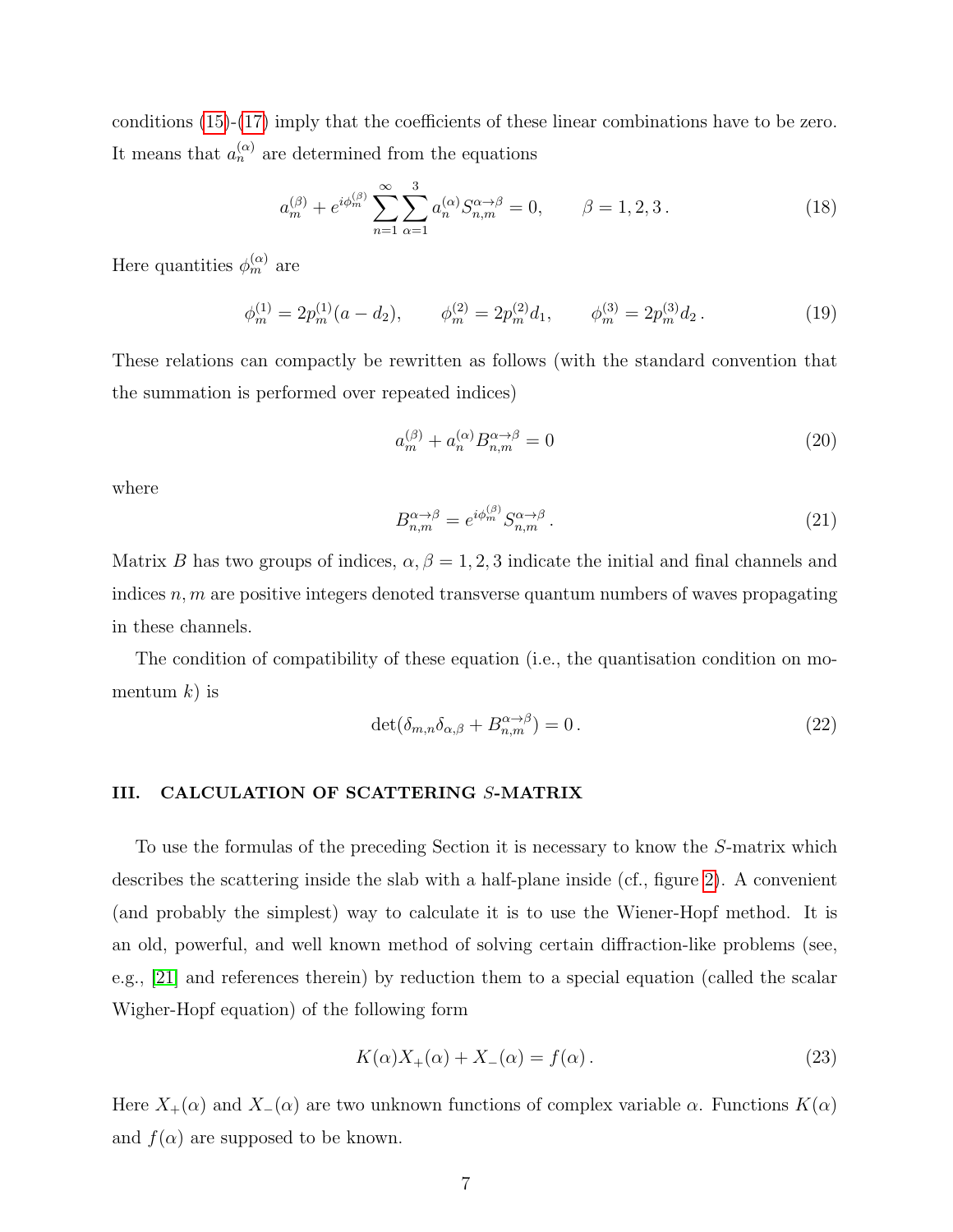The essence of the Wiener-Hopf method is the assumption that function  $X_+(\alpha)$  is free from singularities in the upper half-plane Im  $\alpha > -\epsilon_1$  and function  $X_-(\alpha)$  has no singularities in the lower half-plane Im  $\alpha < \epsilon_2$  with  $\epsilon_{1,2} > 0$ . These requirements are usually achieved by representing functions  $X_{\pm}(\alpha)$  as one-sided Fourier transforms

$$
X_{+}(\alpha) = \int_{0}^{\infty} \psi(x)e^{i\alpha x} dx, \qquad X_{-}(\alpha) = \int_{-\infty}^{0} \psi(x)e^{i\alpha x} dx \tag{24}
$$

where function  $\psi(x)$  exponentially decays at  $|x| \to \infty$ 

$$
\psi(x) \underset{x \to +\infty}{\longrightarrow} e^{-\epsilon_1 x}, \qquad \psi(x) \underset{x \to -\infty}{\longrightarrow} e^{\epsilon_2 x}.
$$
\n(25)

The solution the Wiener-Hopf equation [\(23\)](#page-6-1) consists in the following steps (see [\[21\]](#page-26-9) for details and proofs).

- Factorise the kernel  $K(\alpha)$  into a product of two functions  $K(\alpha) = K_+(\alpha)K_-(\alpha)$  where functions  $K_{\pm}(\alpha)$  are free of singularities and zeros in, respectively, upper and lower half-planes.
- Divide the both parts of [\(23\)](#page-6-1) by  $K_-(\alpha)$

$$
K_{+}(\alpha)X_{+}(\alpha) + \frac{X_{-}(\alpha)}{K_{-}(\alpha)} = \frac{f(\alpha)}{K_{-}(\alpha)}.
$$
\n(26)

• Represent the right-hand side of this equation as a sum of functions  $F_{\pm}(\alpha)$  free of singularities in the corresponding half-planes

<span id="page-7-0"></span>
$$
\frac{f(\alpha)}{K_{-}(\alpha)} = F_{+}(\alpha) + F_{-}(\alpha). \tag{27}
$$

• After such transformation the Wiener-Hopf equation becomes

$$
\frac{X_{-}(\alpha)}{K_{-}(\alpha)} - F_{-}(\alpha) = F_{+}(\alpha) - K_{+}(\alpha)X_{+}(\alpha). \tag{28}
$$

By construction the left-hand side of this equation is free of singularities in the lower halfplane Im  $\alpha < \epsilon_2$  and the right-hand side has no singularities in the upper half-plane Im  $\alpha >$  $-\epsilon_1$ . As these planes have a common part, the both parts have to be free of singularities in the whole complex plane of  $\alpha$ . Therefore they have to be a polynomial in  $\alpha$ . Usually from the boundary conditions it follows that this polynomial is zero. It such case the solutions of the Wiener-Hopf equation are

<span id="page-7-1"></span>
$$
X_{-}(\alpha) = K_{-}(\alpha)F_{-}(\alpha), \qquad X_{+}(\alpha) = \frac{F_{+}(\alpha)}{K_{+}(\alpha)}.
$$
 (29)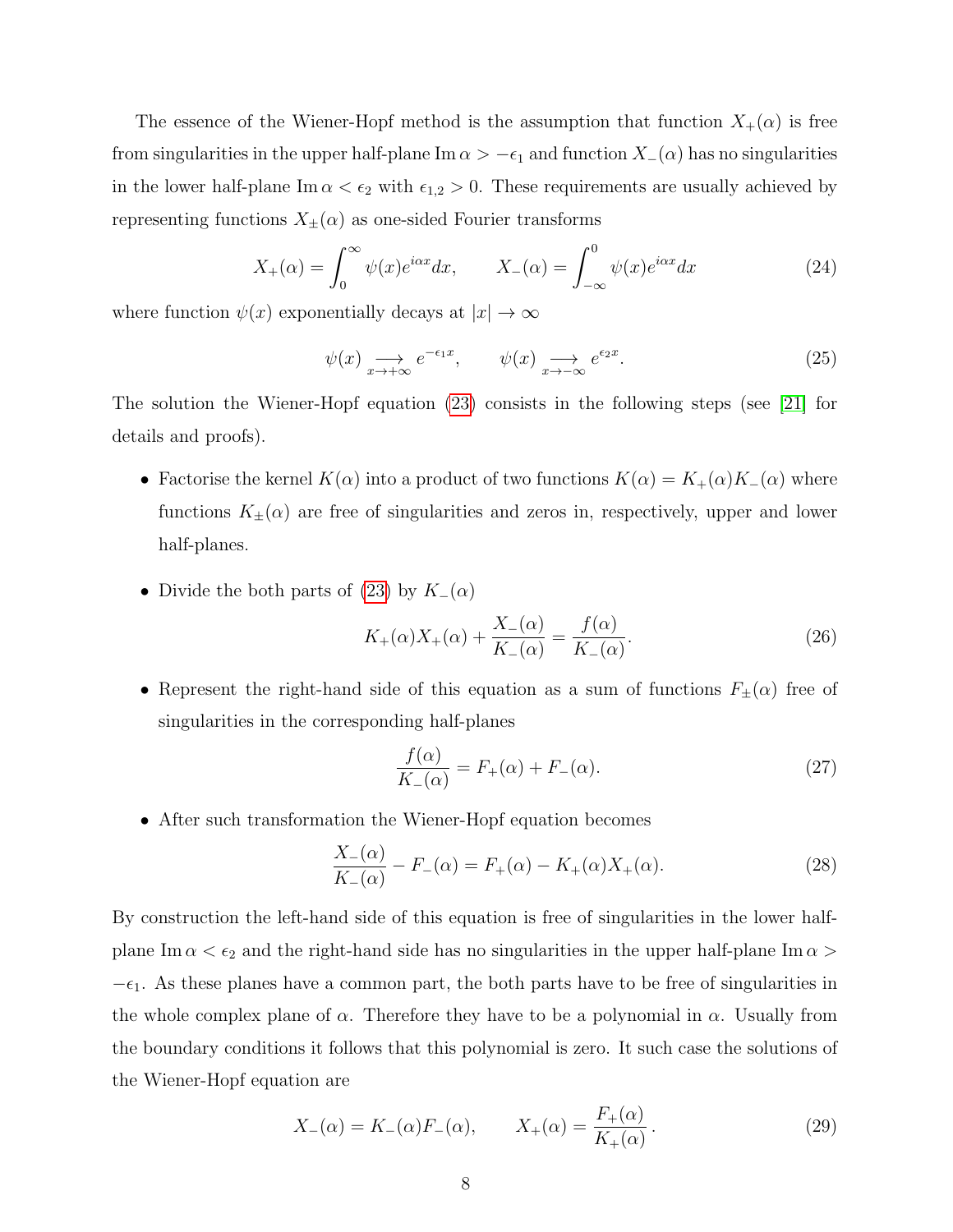The reduction of a given problem to the Wiener-Hopf equation (when it is possible) can be done by different methods. Below we follow the one discussed in [\[21\]](#page-26-9).

A solution of a scattering problem for the Helmholtz equation consists of two parts, an incident wave and a reflected wave

$$
\Psi(x,y) = \Psi_{\text{inc}}(x,y) + \psi_{\text{ref}}(x,y). \tag{30}
$$

Assume that momentum k in [\(3\)](#page-2-3) has a small positive imaginary part:  $k \to k + i\delta k$ . Then it is known that the reflected wave tends to zero when  $|x| \to \infty$  (this is the radiation condition). From expansions similar to [\(11\)](#page-5-0)-[\(13\)](#page-5-0) it follows that  $\psi_{ref}(x,y) \longrightarrow e^{-r\delta k|x|}$  with  $r \geq 1$ . Therefore one can take  $\epsilon_1 = \epsilon_2 = \delta k$  and the following quantities

$$
\Phi_{+}(\alpha, y) = \int_{0}^{\infty} \psi_{\text{ref}}(x, y) e^{i\alpha x} dx, \qquad \Phi_{-}(\alpha, y) = \int_{-\infty}^{0} \psi_{\text{ref}}(x, y) e^{i\alpha x} dx \tag{31}
$$

are free of singularities in, respectively, the upper half-plane Im  $\alpha > -\delta k$  and the lower half-plane Im  $\alpha < \delta k$ .

As  $\Psi_{\text{inc}}(x, y)$  and  $\psi_{\text{ref}}(x, y)$  obey the Helmholtz equation [\(3\)](#page-2-3) quantities  $\Phi_{\pm}(\alpha, y)$  have to obey the equation

$$
\left(\frac{\partial^2}{\partial y^2} + q^2(\alpha)\right)\Phi_{\pm}(\alpha, y) = 0, \qquad q^2(\alpha) = k^2 - \alpha^2. \tag{32}
$$

Because there are no obstacles in the horizontal directions, the necessary solutions which are zero at horizontal boundaries of the slab are

<span id="page-8-0"></span>
$$
\Phi_{+}(\alpha, y) + \Phi_{-}(\alpha, y) = \begin{cases} A(\alpha) \sin (q(\alpha)y), & 0 < y < h \\ B(\alpha) \sin (q(\alpha)(b-y)), & h < y < b \end{cases} \tag{33}
$$

When functions  $A(\alpha)$  and  $B(\alpha)$  are calculated, the reflection field is given by the inverse Fourier transformation

<span id="page-8-1"></span>
$$
\psi(x,y) = \frac{1}{2\pi} \int_{-\infty}^{\infty} e^{-i\alpha x} d\alpha \begin{cases} A(\alpha) \sin (q(\alpha)y), & 0 < y < h \\ B(\alpha) \sin (q(\alpha)(b-y)), & h < y < b \end{cases} . \tag{34}
$$

For positive x the integration contour can be shifted in the lower half-plane of  $\alpha$  and for negative x one can shift the contour into the upper half-plane.

To find uniquely functions  $\Phi_{\pm}(\alpha, y)$  it is necessary to know their values at the line  $y = h$ which follow from general properties of wave functions.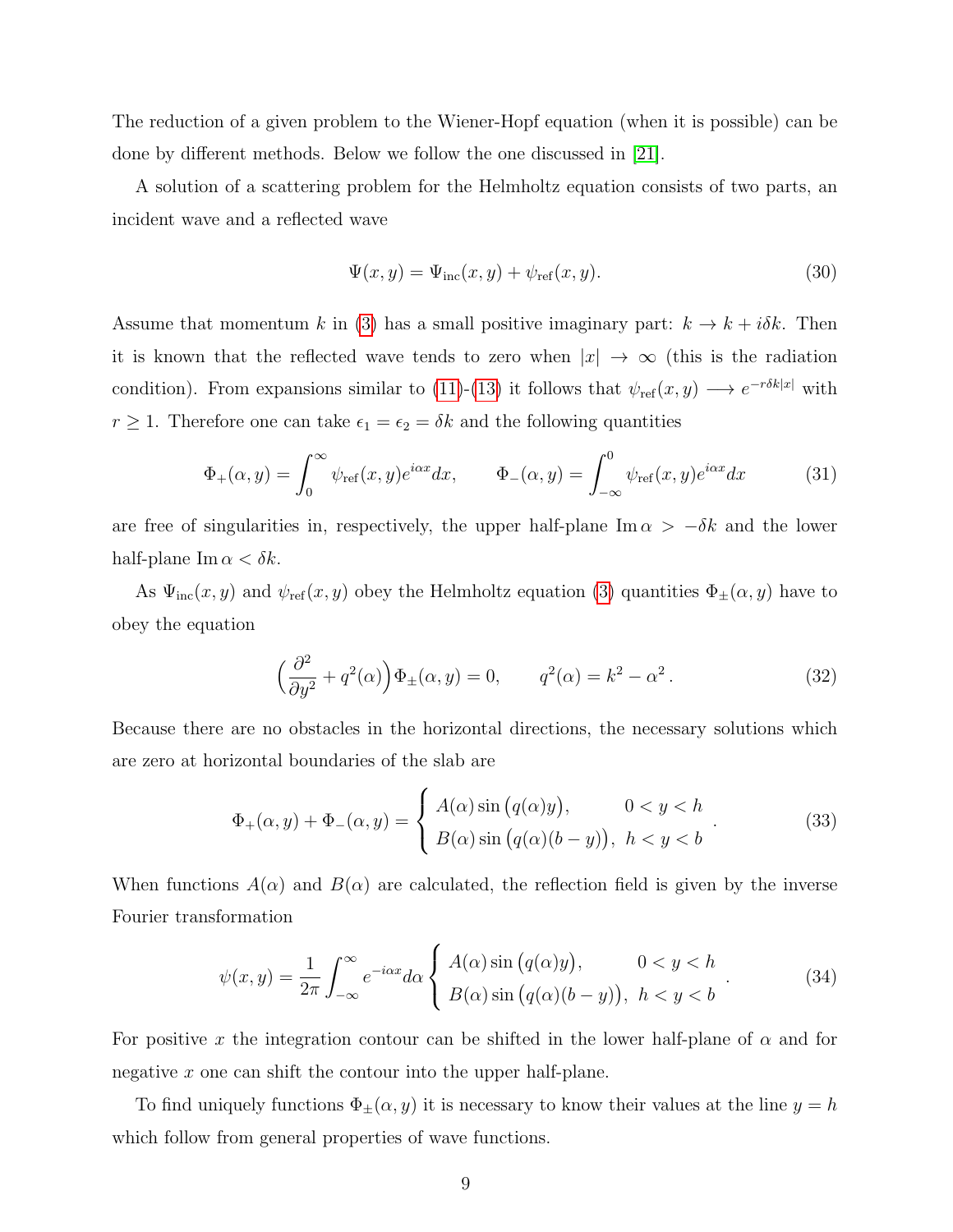• At the half-line  $y = h$ ,  $0 < x < \infty$  the total field has to be zero,  $\Psi(x, h) = 0$ . It means that

<span id="page-9-0"></span>
$$
\int_0^\infty \Psi_{\rm inc}(x,h)e^{i\alpha x}dx + \Phi_+(\alpha, h) = 0.
$$
 (35)

• The total field  $\Psi(x, y)$  and its y-derivative  $\Psi'(x, y)$  have to be continuous at  $y = h$ and negative x. The incident waves for all 3 solutions is continuous at  $y = h$  but their y-derivatives have a jump for the second and third solutions. It leads to the following relation ( $'$  indicates the derivative over  $y$ )

<span id="page-9-2"></span>
$$
\int_{-\infty}^{0} \left( \Psi'_{\text{inc}}(x, h+0) - \Psi'_{\text{inc}}(x, h-0) \right) e^{i\alpha x} dx + \left( \Phi'_{-}(x, h+0) - \Phi'_{-}(x, h-0) \right) = 0.
$$
\n(36)

It appears that the 3 scattering solutions  $(11)-(13)$  $(11)-(13)$  $(11)-(13)$  lead to Eq.  $(23)$  with the same kernel  $K(\alpha)$  but with different right-hand sides. For completeness the calculations are sketched below.

#### A. First solution

For this solution the incident field  $\Psi_{\text{inc}}(x, y) = \phi_n^{(1)+}(x, y)$  (cf. [\(11\)](#page-5-0)). From [\(35\)](#page-9-0) it follows that

$$
\Phi_{+}(\alpha, h) = -\frac{i \sin(\pi n h/b)}{(\alpha + p_n^{(1)}) \sqrt{b p_n^{(1)}}}.
$$
\n(37)

From [\(33\)](#page-8-0) one gets

<span id="page-9-1"></span>
$$
\Phi_{-}(\alpha, h) - \frac{i \sin(\pi n h/b)}{(\alpha + p_n^{(1)}) \sqrt{bp_n^{(1)}}} = A(\alpha) \sin(q(\alpha)h) = B(\alpha) \sin(q(\alpha)(b - h)). \tag{38}
$$

Calculation of the y-derivative of the total field at the both sides of the barrier  $y = h$ ,  $x > 0$ gives the following equations

$$
\Phi'_{+}(\alpha, h+0) + \Phi'_{-}(\alpha, h) = -q(\alpha)B(\alpha)\cos(q(\alpha)(b-h)),
$$
  

$$
\Phi'_{+}(\alpha, h-0) + \Phi'_{-}(\alpha, h) = q(\alpha)A(\alpha)\cos(q(\alpha)h).
$$
 (39)

Denoting  $X_+(\alpha) = b(\Phi'_+(\alpha, h+0) - \Phi'_+(\alpha, h-0))$  one finds

$$
X_{+}(\alpha) = -bq(\alpha)\Big(A(\alpha)\cos\big(q(\alpha)h\big) + B(\alpha)\cos\big(q(\alpha)(b-h)\big)\Big). \tag{40}
$$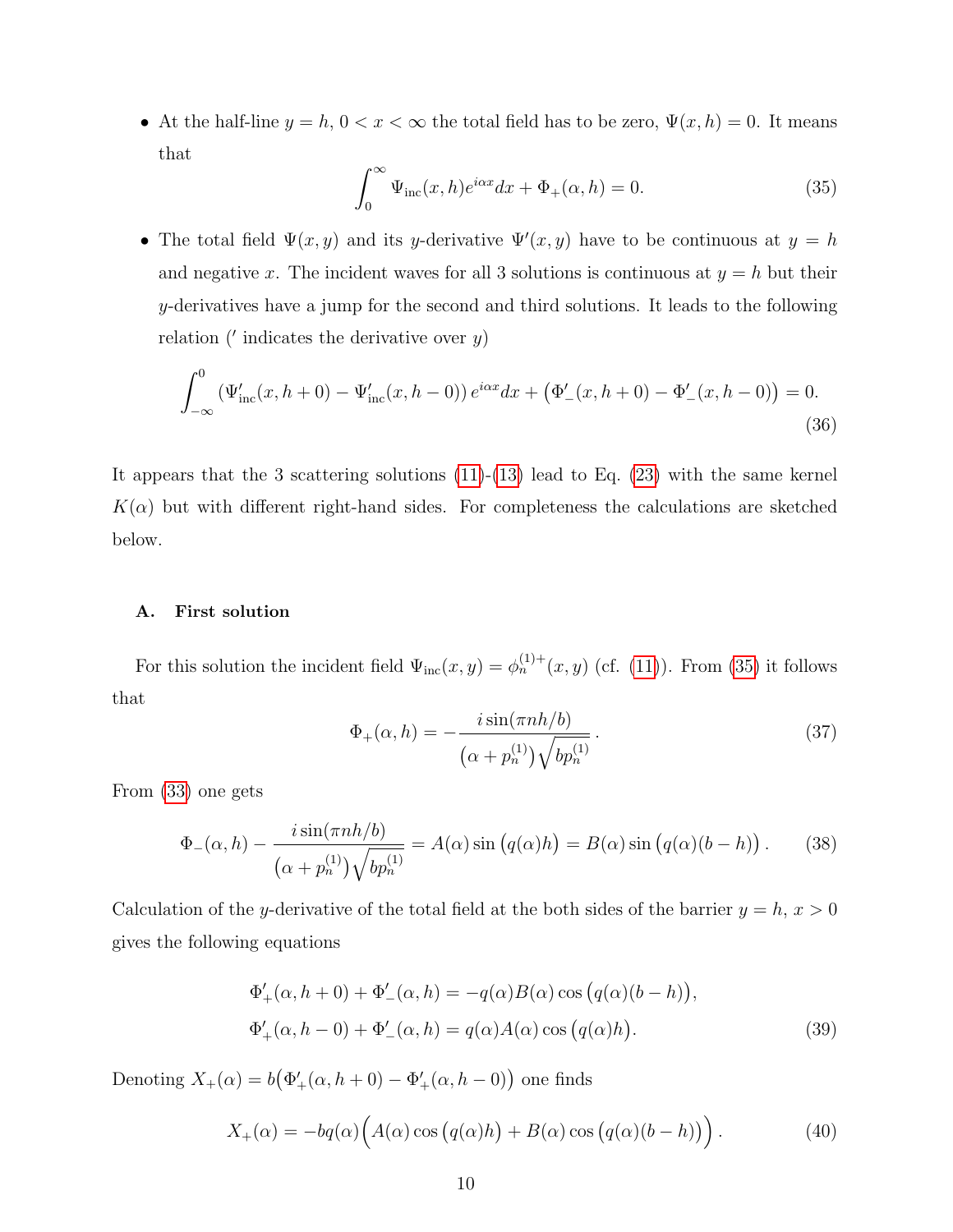Using [\(38\)](#page-9-1) one can express  $A(\alpha)$  and  $B(\alpha)$  through  $\Phi_-(\alpha, h) \equiv X_-(\alpha)$ . It gives the final Wiener-Hopf equation [\(23\)](#page-6-1) with

<span id="page-10-1"></span>
$$
K(\alpha) = \frac{\sin (q(\alpha)h) \sin (q(\alpha)(b - h))}{bq(\alpha) \sin (q(\alpha)b)}
$$
(41)

and

$$
f_1(\alpha) = \frac{i \sin(\pi n h/b)}{(\alpha + p_n^{(1)}) \sqrt{bp_n^{(1)}}}. \tag{42}
$$

The necessary factorisation  $K(\alpha) = K_+(\alpha)K_-(\alpha)$  is discussed in Appendix [A.](#page-23-0)

For the decomposition [\(27\)](#page-7-0) it is necessary to remove the pole  $\alpha = -p_n^{(1)}$  from  $F_-(\alpha)$ . In such way one obtains

$$
F_{-}(\alpha) = f_{1}(\alpha) \left( \frac{1}{K_{-}(\alpha)} - \frac{1}{K_{-}(-p_{n}^{(1)})} \right), \qquad F_{+}(\alpha) = \frac{f_{1}(\alpha)}{K_{-}(-p_{n}^{(1)})}.
$$
 (43)

Using [\(29\)](#page-7-1) and [\(38\)](#page-9-1) leads to the following expressions

$$
A(\alpha) = \frac{C_1(\alpha)}{\sin (q(\alpha)h)}, \qquad B(\alpha) = \frac{C_1(\alpha)}{\sin (q(\alpha)(b-h))}
$$
(44)

where

$$
C_1(\alpha) = -\frac{i \sin(\pi n h/b) K_{-}(\alpha)}{(\alpha + p_n^{(1)}) K_{-}(-p_n^{(1)}) \sqrt{b p_n^{(1)}}}.
$$
\n(45)

## B. Second solution

For these solution the incident wave  $\Psi_{\text{inc}} = \phi_n^{(2)-}(x, y)$  (see [\(12\)](#page-5-0)). Therefore from [\(35\)](#page-9-0) it follows that

<span id="page-10-2"></span>
$$
\Phi_{+}(\alpha, h) = 0 \tag{46}
$$

and, consequently,

<span id="page-10-0"></span>
$$
X_{-}(\alpha) \equiv \Phi_{-}(\alpha, h) = A(\alpha) \sin (q(\alpha)h) = B(\alpha) \sin (q(\alpha)(b - h)). \tag{47}
$$

The incident field  $\phi_n^{(2)-}(x, y)$  is continuous at  $y = h$ ,  $-\infty < x < 0$  but its y derivative has a jump at this line. Therefore,  $\Phi_-(\alpha, y)$  is also continuous at this line but its y-derivative should compensate the discontinuity of y derivative of the incident field (cf.  $(36)$ ). It means that

$$
\Phi'_{-}(\alpha, h+0) - \Phi'_{-}(\alpha, h-0) = -\frac{i\pi (-1)^n n}{(b-h)\left(\alpha - p_n^{(2)}\right)\sqrt{(b-h)p_n^{(2)}}}. \tag{48}
$$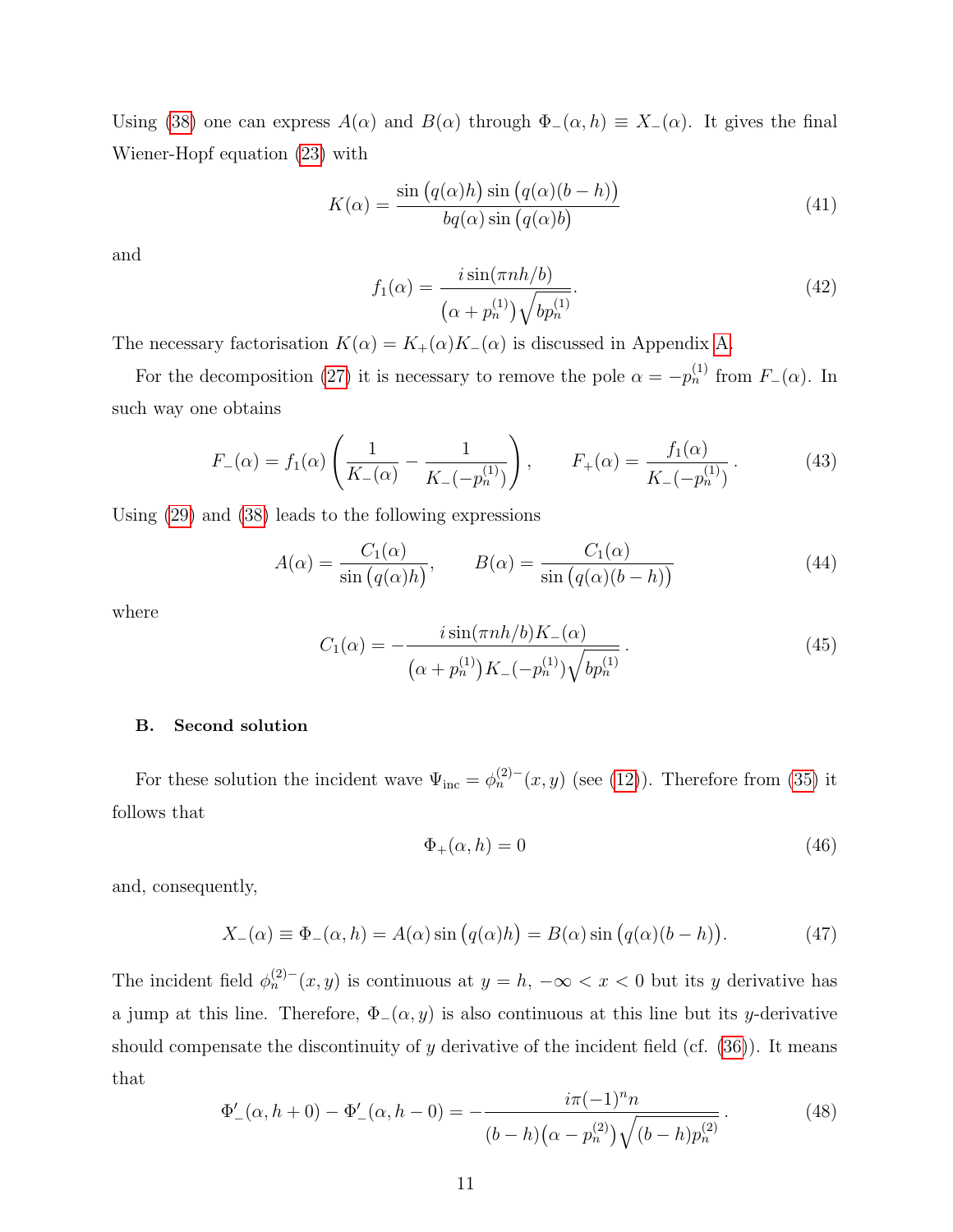Comparing the y-derivatives from the both sides of  $y = h$  with [\(33\)](#page-8-0) gives the following equation

$$
X_{+}(\alpha) \equiv b\left(\Phi'_{+}(\alpha, h+0) - \Phi'_{+}(\alpha, h-0)\right) =
$$
  
= 
$$
\frac{i\pi(-1)^{n}h}{(b-h)(\alpha - p_{n}^{(2)})\sqrt{(b-h)p_{n}^{(2)}}} - bq(\alpha)\left(B(\alpha)\cos\left(q(\alpha)(b-h)\right) + A(\alpha)\cos\left(q(\alpha)h\right)\right).
$$
 (49)

Expressing  $A(\alpha)$  and  $B(\alpha)$  from [\(47\)](#page-10-0) leads to the Wiener-Hopf equation [\(23\)](#page-6-1) with  $K(\alpha)$ given by [\(41\)](#page-10-1) and

$$
f_2(\alpha) = \frac{i\pi (-1)^n nbK(\alpha)}{(b-h)(\alpha - p_n^{(2)})\sqrt{(b-h)p_n^{(2)}}}
$$
\n(50)

Solving the resulting Wiener-Hopf equation equation and using [\(47\)](#page-10-0) one gets

$$
A(\alpha) = \frac{C_2(\alpha)}{\sin (q(\alpha)h)}, \qquad B(\alpha) = \frac{C_2(\alpha)}{\sin (q(\alpha)(b-h))}
$$
(51)

where

$$
C_2(\alpha) = \frac{i\pi (-1)^n n b K_+(p_n^{(2)}) K_-(\alpha)}{(b-h)(\alpha - p_n^{(2)})\sqrt{(b-h)p_n^{(2)}}}.
$$
\n(52)

## C. Third solution

In this case the incident field  $\Psi_{\text{inc}} = \phi_n^{(3)-}(x, y)$  and Eqs. [\(46\)](#page-10-2) and [\(47\)](#page-10-0) remain valid. From discontinuity of the incident field one gets

$$
\Phi'_{-}(\alpha, h+0) - \Phi'_{-}(\alpha, h-0) = -\frac{i(-1)^n \pi n}{h(\alpha - p_n^{(3)}) \sqrt{hp_n^{(3)}}}. \tag{53}
$$

As above one obtains the same Wiener-Hopf equation but with

$$
f_3(\alpha) = \frac{i(-1)^n \pi nbK(\alpha)}{h(\alpha - p_n^{(3)})\sqrt{hp_n^{(3)}}}.
$$
\n(54)

In this case one finds

$$
A(\alpha) = \frac{C_3(\alpha)}{\sin (q(\alpha)h)}, \qquad B(\alpha) = \frac{C_3(\alpha)}{\sin (q(\alpha)(b-h))}
$$
(55)

with

$$
C_3(\alpha) = \frac{i(-1)^n \pi nb K_+(p_n^{(3)}) K_-(\alpha)}{h(\alpha - p_n^{(3)})}.
$$
\n(56)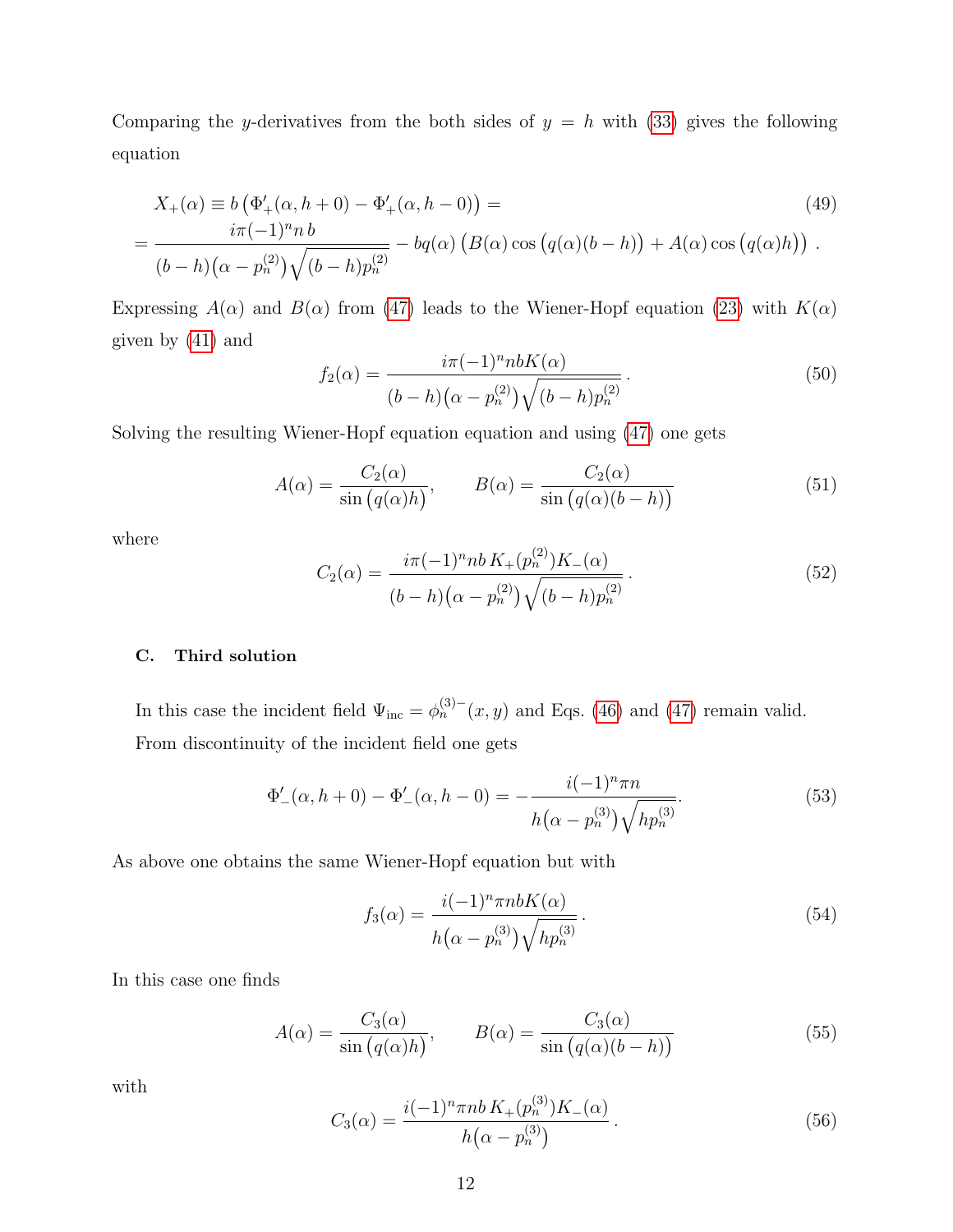#### D. S-matrix for irrational  $h/b$

Finding the reflection field by the inverse Fourier transform [\(34\)](#page-8-1) and using the relation  $K_{-}(-\alpha) = K_{+}(\alpha)$  after simple but tedious calculations one gets the explicit form of the S-matrix

<span id="page-12-0"></span>
$$
S_{n,m}^{\alpha \to \beta} = \frac{L_n^{(\alpha)} L_m^{(\beta)}}{x_n^{(\alpha)} + x_m^{(\beta)}}
$$
(57)

where

<span id="page-12-1"></span>
$$
L_n^{(1)} = \frac{\sin(\pi nh/b)}{K_+(p_n^{(1)})\sqrt{bp_n^{(1)}}}, \quad L_n^{(2)} = -\frac{(-1)^n \pi nb K_+(p_n^{(2)})}{(b-h)\sqrt{(b-h)p_n^{(2)}}}, \quad L_n^{(3)} = -\frac{(-1)^n \pi nb K_+(p_n^{(3)})}{h\sqrt{hp_n^{(3)}}}
$$
(58)

and

$$
x_n^{(1)} = bp_n^{(1)}, \qquad x_n^{(2)} = -bp_n^{(2)}, \qquad x_n^{(3)} = -bp_n^{(3)}.
$$
 (59)

Function  $K_{+}(\alpha)$  is given by (convergent) infinite product [\(A4\)](#page-23-1) and values of momenta  $p_{m}^{(\beta)}$ with  $\beta = 1, 2, 3$  are indicated in [\(9\)](#page-4-2).

Notice that the S-matrix is symmetric as it should be from the reciprocity principle.

The above expressions are valid when the ratio  $h/b$  is an irrational number which means that (i)  $\sin(\pi h n/b) \neq 0$  for all n and (ii) all  $p_m^{(\alpha)}$  are different. For rational  $h/b$  certain terms in the above formulas will have formally uncertainties of  $0/0$  type. Though they can be resolved by taking a corresponding limit it is more convenient to reconsider the resonance case separately.

### <span id="page-12-2"></span>E. S-matrix for rational  $h/b$

Let, for simplicity,  $h/b = 1/q$  with integer q. In this case the following 3 moments are equal

$$
p_n^{(3)} = p_{(q-1)n}^{(2)} = p_{qn}^{(1)} \tag{60}
$$

and it is plain that waves  $\psi_{qn}^{(1)\pm}(x,y)$  are two exact solutions of the problem considered as they are automatically zero on the full line passing through the barrier. As

$$
\frac{1}{\sqrt{bp_{qn}^{(1)}}} \sin\left(\frac{\pi q n}{b}y\right) = \begin{cases} \frac{\frac{1}{\sqrt{hp_n^{(3)}}} \sin\left(\frac{\pi n}{h}y\right) \sqrt{\frac{h}{b}}, & 0 < y < h\\ \frac{1}{\sqrt{(b-h)p_{(q-1)n}^{(2)}}} \sin\left(\frac{\pi (q-1)n}{b-h}(b-y)\right) (-1)^{nq+1} \sqrt{\frac{b-h}{b}}, & h < y < b \end{cases} (61)
$$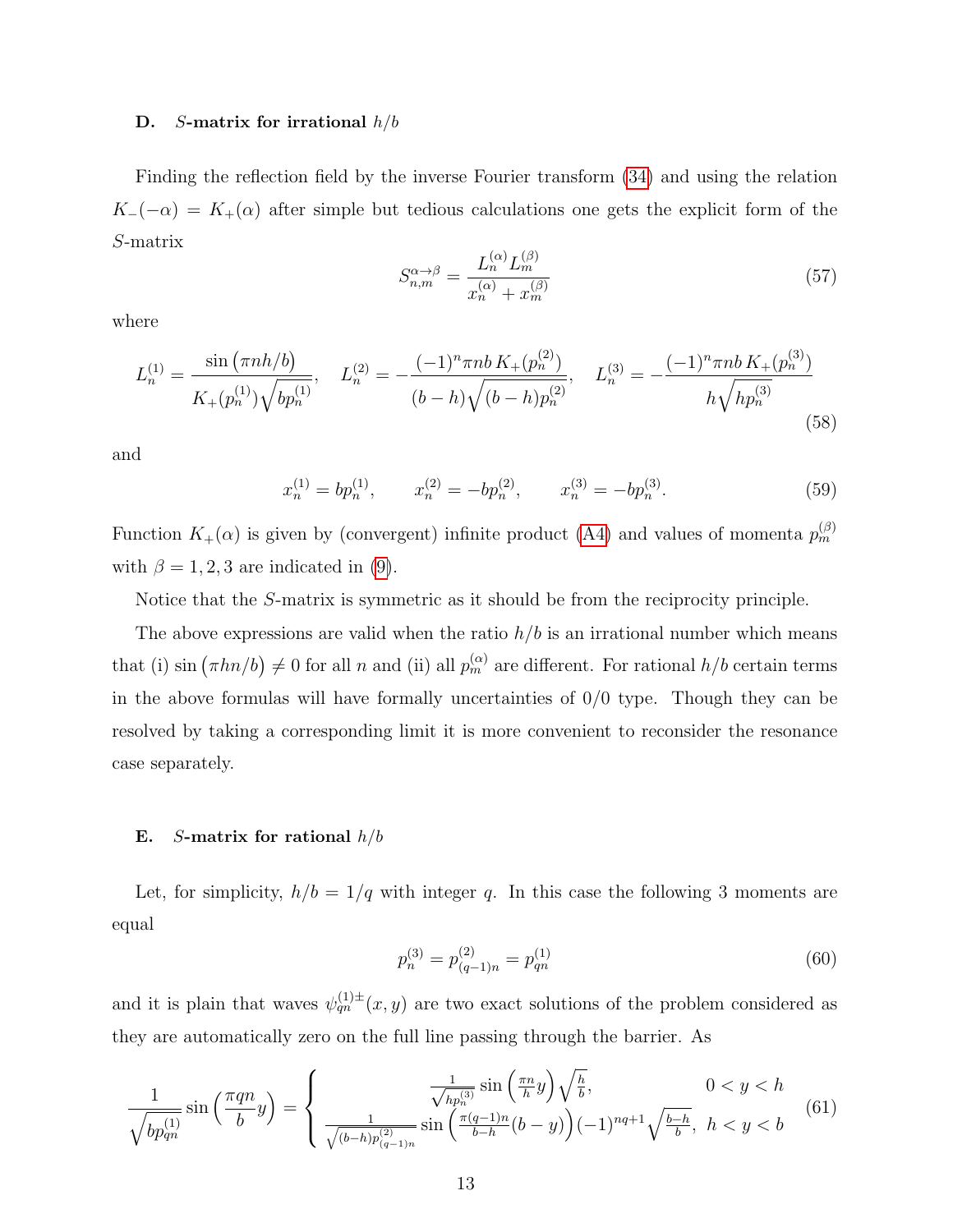it follows without calculations that

<span id="page-13-0"></span>
$$
S_{n,qn}^{3\to 1} = \frac{1}{\sqrt{q}}, \qquad S_{(q-1)n,qn}^{2\to 1} = -(-1)^{qn} \sqrt{1 - \frac{1}{q}}.
$$
 (62)

These and the symmetric counterparts are the only elements which are formally singular at rational  $h/b$ . Other matrix elements may be obtained directly from the preceding Section.

For barrier billiard as in figure  $1(a)$  with rational  $h/b$  the above plane waves are the exact eigenfunctions with simple eigenvalues. Therefore it is convenient to remove them when non-trivial spectrum is considered. Function  $\psi_{qn}^{(1)+}(x,y)$  can be removed by simply removing the term with  $m = qn$  for all possible n. To remove  $\psi_{qn}^{(1)-}(x, y)$  it is necessary to form a special combinations of the incident waves  $\psi_{(a-1)}^{(2)-}$  $\binom{(2)-}{(q-1)n}(x, y)$  and  $\psi_n^{(3)-}(x, y)$  such that there is no scattering into  $\psi_{qn}^{(1)-}(x,y)$  From [\(62\)](#page-13-0) it follows that the correct combination which cancels this exact solution at negative  $x$  is

$$
\phi_{n(q-1)}^{(2+3)} = \frac{1}{\sqrt{q}} \phi_{n(q-1)}^{(2)} + (-1)^{nq} \sqrt{\frac{q-1}{q}} \phi_n^{(3)} \tag{63}
$$

Notice that it is a symbolic notation. It just means that in the second region one has a function  $\frac{1}{\sqrt{q}}\phi_{n(q-1)}^{(2)}$  and in the third region in such case one should consider a function  $(-1)^{nq}\sqrt{\frac{q-1}{q}}\phi_n^{(3)}$ . For convenience we label this function by indices from the second region.

Using the above formulas for the S-matrix one finds that  $h/b = 1/q$  the S-matrix with excluded exact solutions has the same form as in [\(57\)](#page-12-0)

$$
S_{n,m}^{\alpha \to \beta} = \frac{L_n^{(\alpha)} L_m^{(\beta)}}{x_n^{(\alpha)} + x_m^{(\beta)}}
$$
(64)

where indices  $\alpha, \beta = 1, 2, 2 + 3$ .  $L_n^{(1)}$  and  $L_n^{(2)}$  are as in [\(58\)](#page-12-1) but with the above restrictions on admissible values of  $n$ 

$$
L_n^{(1)} = \frac{\sin(\pi n h/b)}{K_+^{\text{res}}(p_n^{(1)})\sqrt{bp_n^{(1)}}}, \qquad n \neq 0 \mod q,
$$
\n(65)

$$
L_n^{(2)} = -\frac{(-1)^n \pi n b K_+^{\text{res}}(p_n^{(2)})}{(b-h)\sqrt{(b-h)p_n^{(2)}}}, \qquad n \neq 0 \mod q - 1
$$
 (66)

but

<span id="page-13-1"></span>
$$
L_n^{(2+3)} = -\frac{\pi n (-1)^n b^{3/2} K_+^{\text{res}}(p_n^{(2)})}{(b-h)^{3/2} \sqrt{hp_n^{(2)}}}, \qquad n = 0 \mod q - 1.
$$
 (67)

Function  $K^{\text{res}}_+(\alpha)$  is the value of  $K_+(\alpha)$  in [\(A4\)](#page-23-1) when  $h/b = 1/q$  and its value is given by  $(A5).$  $(A5).$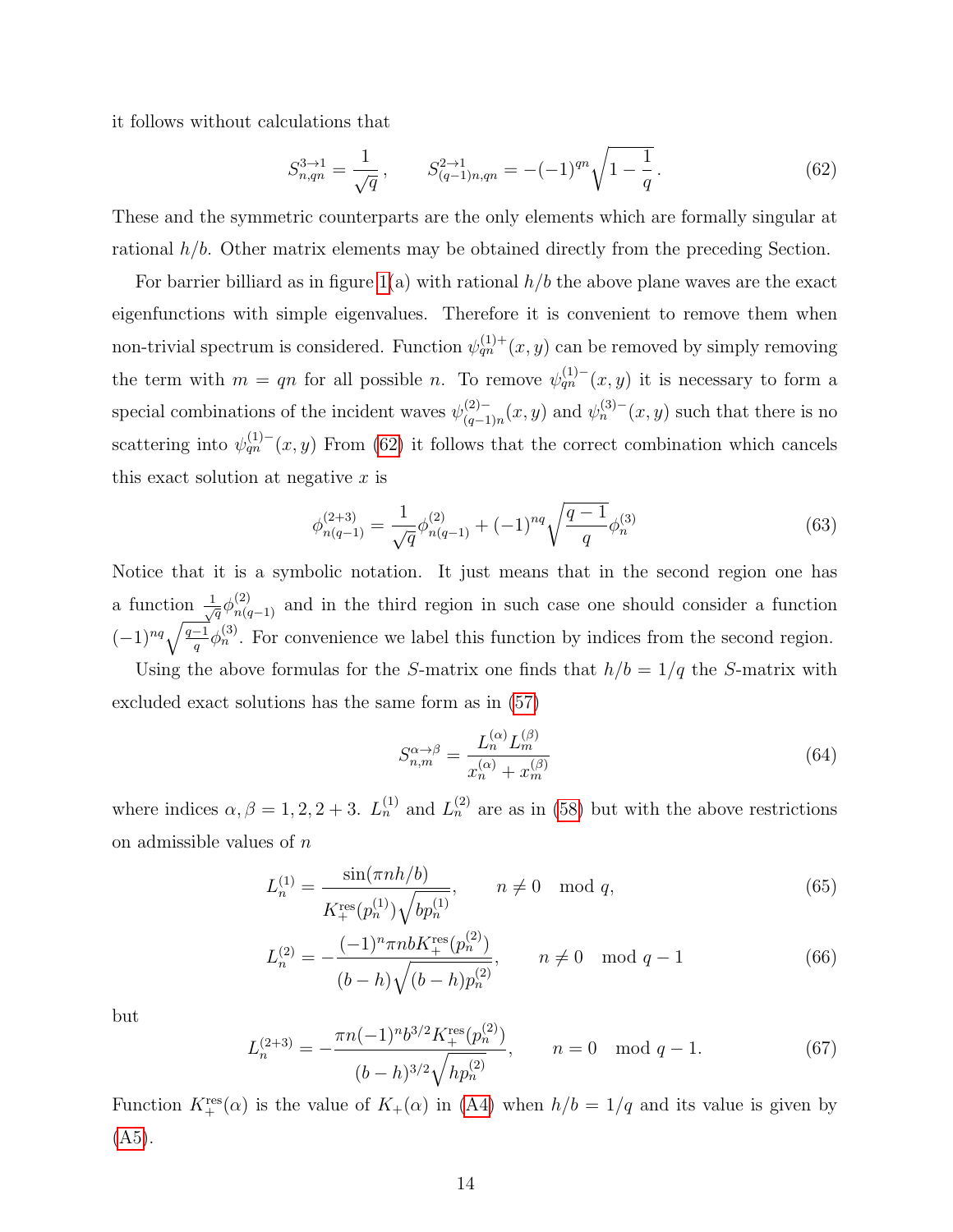The expressions in the previous and this Sections are exact. Together with [\(21\)](#page-6-2), [\(19\)](#page-6-3), and [\(22\)](#page-6-4) they represent an exact surface-of-section quantisation of the considered barrier billiards. They can also serve for numerical calculations in these models. But the purpose of the paper is to extract from the exact solution a random matrix whose spectral statistics in the semiclassical limit  $k \to \infty$  will be the same as spectral statistics of barrier billiard. This is discussed in the next Section.

## <span id="page-14-0"></span>IV. MAIN RANDOM MATRIX

## A. Restriction to propagating modes

Formally the considered S-matrix is infinite. It is related with the existence of two types of waves, the propagating modes for which the momentum is real and evanescent modes with imaginary momentum. The number of propagating modes in each channel is finite

<span id="page-14-2"></span>
$$
N_1 = \left[\frac{kb}{\pi}\right], \qquad N_2 = \left[\frac{k(b-h)}{\pi}\right], \qquad N_3 = \left[\frac{kh}{\pi}\right]
$$
(68)

but the number of evanescent modes is infinite.

In the semiclassical limit  $k \to \infty$  evanescent modes decrease quickly from the barrier tip and they are negligible for high exited states provided that the barrier tip is not at distances of the order of wavelength from the billiard boundaries. When evanescent modes with imaginary momenta are ignored the S-matrix as well as the B-matrix become final  $N \times N$  unitary matrices with  $N = N_1 + N_2 + N_3$ .

From general principles of quantum mechanics the S-matrix for propagating modes has to be unitary. Till now all quantities have 2 indices: a subscript indicated quantum number and a superscript descrying to what channel belongs this quantum number. It is convenient to organise indices of propagating modes into one super index  $\mu$  from 1 to N with the convention that indices from 1 to  $N_1$  belong to the first channel, indices from  $N_1 + 1$  to  $N_2$ to the second channel and indices from  $N_1 + N_2 + 1$  till  $N = N_1 + N_2 + N_3$  indicate the third channel. It is also useful to combine 3 vectors of propagating modes  $bp_m^{(j)}$ ,  $j = 1, 2, 3$ into one vector  $x_{\mu}$  of dimension N such that

<span id="page-14-1"></span>
$$
\vec{x} = b\left(\underbrace{p_1^{(1)}, \dots, p_{N_1}^{(1)}}_{N_1}, \underbrace{-p_1^{(2)}, \dots, -p_{N_2}^{(2)}}_{N_2}, \underbrace{-p_1^{(3)}, \dots, -p_{N_3}^{(3)}}_{N_3}\right). \tag{69}
$$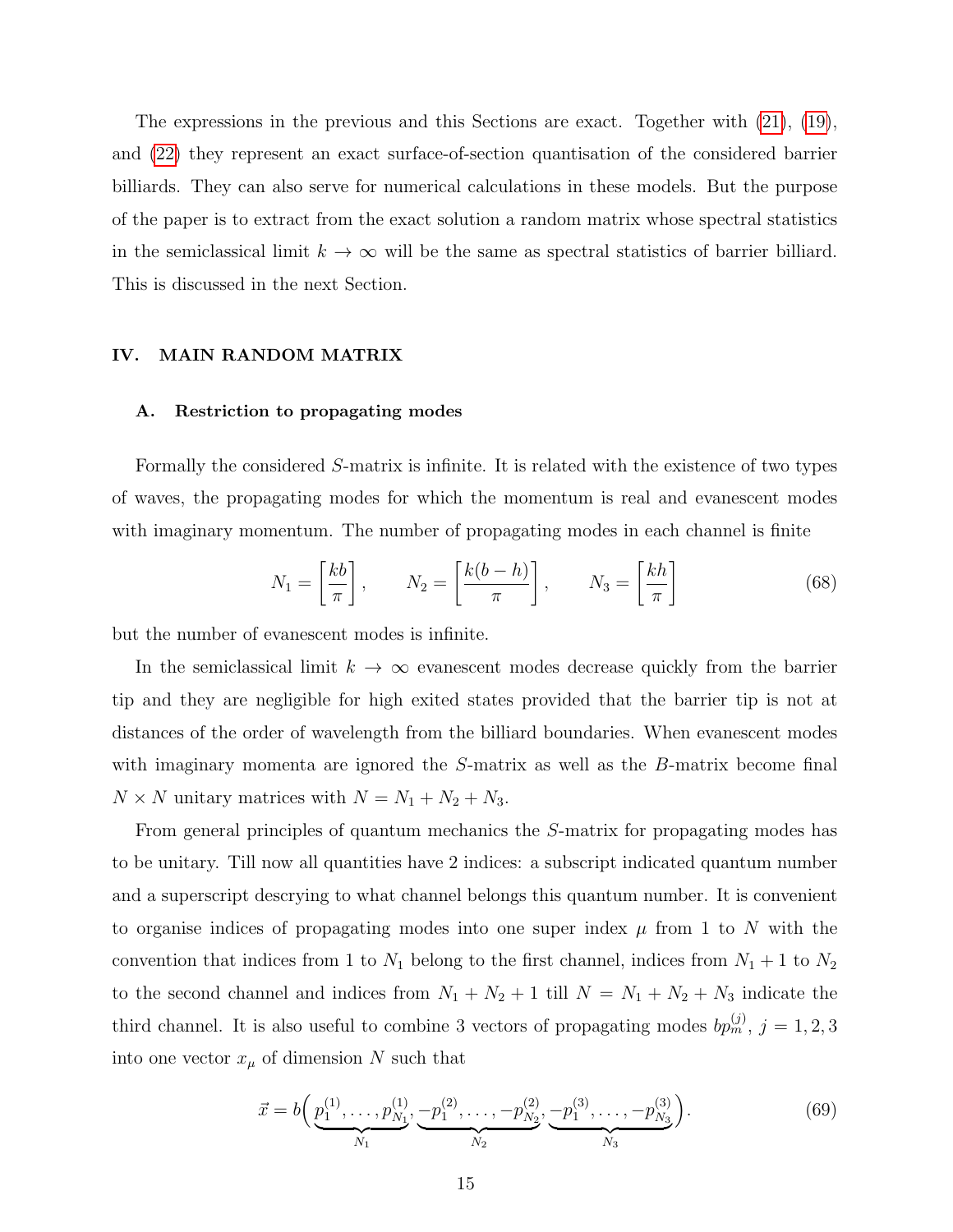Notice that the second and the third parts have minus sign.

In such notations the scattering S-matrix takes a simple form

<span id="page-15-0"></span>
$$
S_{\mu,\nu} = \frac{L_{\mu}L_{\nu}}{x_{\mu} + x_{\nu}}, \qquad \mu, \nu = 1, ..., N
$$
 (70)

which is exactly the form of matrix obtained in [\[18\]](#page-26-5) but for different specification of  $\vec{x}$ .

As indicated in this paper, the unitary condition  $SS^{\dagger} = 1$  (and the Cauchy determinant formula) implies that

<span id="page-15-1"></span>
$$
|L_{\mu}|^{2} = 2x_{\mu} \prod_{\nu \neq \mu} \frac{x_{\mu} + x_{\nu}}{x_{\mu} - x_{\nu}}
$$
(71)

In Appendix [A](#page-23-0) it is checked that these relations are consequences of the S-matrix expressions discussed in the preceding Sections.

As quantities  $|L_{\mu}|^2$  have to be positive there exists a general condition on set  $x_{\mu}$ ,  $\mu =$  $1, \ldots, N$  [\[18\]](#page-26-5). If the moduli of  $x_{\mu}$  are ordered

<span id="page-15-2"></span>
$$
|x_1| > |x_2| > \ldots > |x_N|
$$
\n(72)

then the positivity of  $|L_m|^2$  implies that

<span id="page-15-3"></span>
$$
x_{\mu} = (-1)^{\mu+1} |x_{\mu}|, \qquad \mu = 1, \dots, N \tag{73}
$$

Elementary arguments demonstrate that vector [\(69\)](#page-14-1) obeys these intertwining conditions.

In the case when  $h/b = 1/q$  and exact modes are removed the S-matrix has the same form as in [\(70\)](#page-15-0) and [\(71\)](#page-15-1) but coordinates  $x_{\mu}$  with  $\mu = 1, 2, ..., N$  with dimension

<span id="page-15-5"></span>
$$
N = N_1 + N_2 - N_3 \tag{74}
$$

has to be arranged into the following vector

<span id="page-15-4"></span>
$$
\vec{x} = b\left(\underbrace{p_1^{(1)}, \dots, p_k^{(1)}, \dots, p_{N_1}^{(1)}}_{k \neq 0 \mod q}, \underbrace{-p_1^{(2)}, \dots, -p_{N_2}^{(2)}}_{N_2}\right).
$$
\n(75)

Here it is implicitly assumed that terms  $p_m^{(2)}$  with  $m \neq \text{mod } q-1$  belong to the second channel and terms  $p_m^{(2)}$  with  $m = 0 \mod q - 1$  form  $2+3$  channel discussed above with  $L_{\mu}^{(2+3)}$ given by [\(67\)](#page-13-1). Notice that for the symmetric barrier billiard with  $q = 2$  this result coincides with the one obtained in [\[18\]](#page-26-5).

In the general case when the ratio  $h/b = m/q$  with co-prime integers m and q  $(m < q)$ there are 3 degenerated momenta

$$
p_{qt}^{(1)} = p_{(q-m)t}^{(2)} = p_{mt}^{(3)}
$$
\n(76)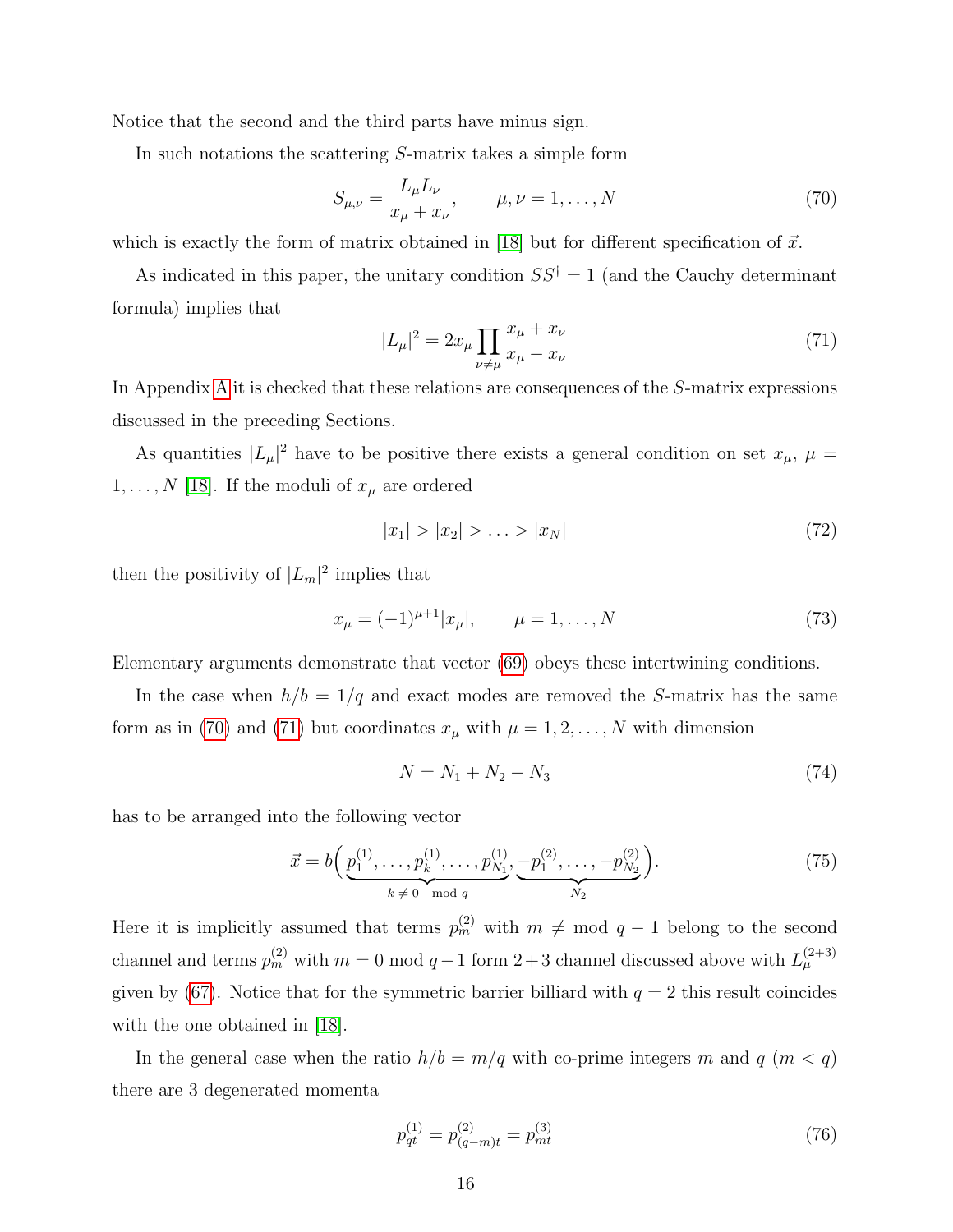with integer  $t$ .

The same arguments as above show that when the simple exact solutions are removed coordinate vector  $\vec{x}$  can be chosen in the following form

<span id="page-16-1"></span>
$$
\vec{x} = b\left(\underbrace{p_1^{(1)}, \dots, p_k^{(1)}, \dots, p_{N_1}^{(1)}}_{k \neq 0 \mod q}, \underbrace{-p_1^{(2)}, \dots, -p_{N_2}^{(2)}}_{N_2}, \underbrace{-p_1^{(3)}, \dots, -p_k^{(3)}, \dots, -p_{N_3}^{(3)}}_{k \neq 0 \mod m}\right). \tag{77}
$$

The dimension of this vector is

<span id="page-16-2"></span>
$$
N = N_1 + N_2 + N_3 - 2N_0, \qquad N_0 = \left[\frac{kb}{\pi q}\right].
$$
 (78)

#### B. Random phase approximation

When in the semiclassical limit  $k \to \infty$  evanescent modes are ignored the S-matrix and, consequently, the B-matrix [\(21\)](#page-6-2) become finite dimensional unitary matrices. The B-matrix plays the role of the transfer operator and its importance lies in the fact that spectral statistics of this matrix is (up to a rescaling) the same as spectral statistics of the barrier billiard (see [\[19,](#page-26-6) [20\]](#page-26-7) and a short discussion in [\[18\]](#page-26-5)).

The B-matrix [\(21\)](#page-6-2) differs from the scattering S-matrix by phase factors  $e^{i\phi_m}$  where  $\phi_m$ given by [\(19\)](#page-6-3) depend on momenta and horizontal sizes of the barrier billiard. On can argue [\[18\]](#page-26-5) that in semiclassical limit  $k \to \infty$  these phases for propagating modes can be considered as independent random variables uniformly distributed on the unit circle. Though the proof of this random phase approximation is unknown to the author, physically it is quite natural from the following considerations:

- $\phi_m$  are non-linear functions of m,
- $\phi_m \to \infty$  in semiclassical limit  $k \to \infty$ ,
- $\phi_m$  with different m are non-commensurable (when  $h/b$  is an irrational number or when  $h/b$  is rational and exact solutions are removed).

The random phase approximation, in particular, states that local spectral correlation func-tions of deterministic phases [\(19\)](#page-6-3) mod  $2\pi$  after unfolding should be the same as for the Poisson distribution of independent uniformly distributed random variables, namely

<span id="page-16-0"></span>
$$
P_n(s) = \frac{s^{n-1}}{(n-1)!}e^{-s}
$$
\n(79)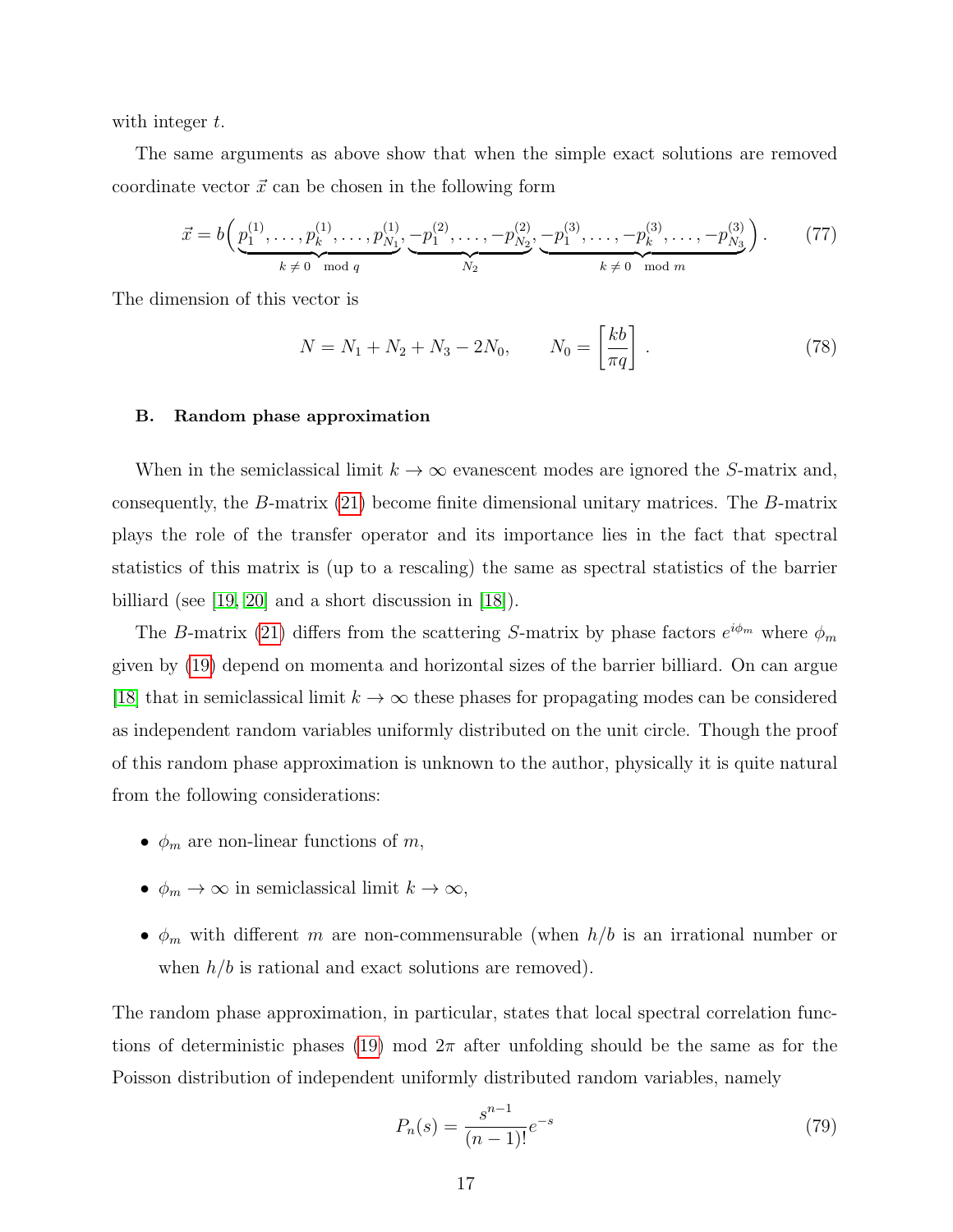where  $P_n(s)$  with  $n = 0, 1, \ldots$  is the probability density that two variables are separated by distance s and there exit exactly n other variables inside this interval.

For illustration, in figure [3](#page-18-0) the six nearest neighbour distributions for deterministic phases [\(19\)](#page-6-3) with indicated parameters are plotted. In total  $N = 99999$  numbers (cf., [\(68\)](#page-14-2)) were taken into account. It is clearly seen that calculated correlation functions agree well with the Poisson predictions which gives a certain credit to the random phase approximation but, of course, cannot prove it. The absence of analytical confirmations of this approximation implies that the results below should be considered valid for 'typical' barrier billiards or for 'almost all values' of billiard parameters without giving a precise definition. The situation is, in a sense, similar to the physical statement that eigenvalues of 'generic' quantum integrable systems are well described by the Poisson statistics [\[4\]](#page-25-3). Even for a rectangular billiard where all eigenvalues are known explicitly one can establish rigorously only that (for a certain ratio of the sides) the two-point correlation function agrees with the Poisson value [\[22\]](#page-26-10). To prove that the nearest-neighbour distributions in this case are close to the Poisson expressions [\(79\)](#page-16-0) (which is well confirmed by numerics) seems to be beyond the existing methods.

Taken the random phase approximation as granted the unitary random matrix associated with the considered barrier billiards takes the form

<span id="page-17-0"></span>
$$
B_{\mu,\nu} = e^{i\Phi_{\mu}} \frac{L_{\mu} L_{\nu}}{x_{\mu} + x_{\nu}}, \qquad \mu, \nu = 1, ..., N .
$$
 (80)

Quantities  $L_{\mu}$  are, in general, complex numbers,  $L_{\mu} = |L_{\mu}|e^{i\xi_{\nu}}$  whose moduli  $|L_{\mu}|$  are related with  $x_{\mu}$  by simple expressions [\(71\)](#page-15-1) being merely a consequence of the unitarity. On the other hand, phases of  $L_{\mu}$  are nontrivial and given by an infinite product as in Appendix [A.](#page-23-0) By a conjugation phases of  $L_{\nu}$  can be shifted to the first factor  $L_{\mu}$  and now the total phase factor takes the form  $\Phi_{\mu}' = \Phi_{\mu} + 2\xi_{\mu}$ . As  $\Phi_{\mu}$  are assumed to be independent random variables uniformly distributed at the unit circle the same will be valid for  $\Phi'_{\mu}$ . These arguments establish that in the definition [\(80\)](#page-17-0) coefficients  $L_{\mu}$  can be considered as real numbers

$$
L_{\mu} = \sqrt{2x_{\mu} \prod_{\nu \neq \mu} \frac{x_{\mu} + x_{\nu}}{x_{\mu} - x_{\nu}}}
$$
(81)

provided that vector  $\vec{x}$  obeys the intertwining conditions [\(72\)](#page-15-2) and [\(73\)](#page-15-3).

The random unitary matrix  $B(80)$  $B(80)$  depends on two groups of parameters. The first consists on N independent random phases  $\Phi_m$  uniformly distributed between 0 and  $2\pi$ . The second includes N coordinates  $x_{\mu}$  obeying [\(72\)](#page-15-2) and [\(73\)](#page-15-3). To describe the barrier billiard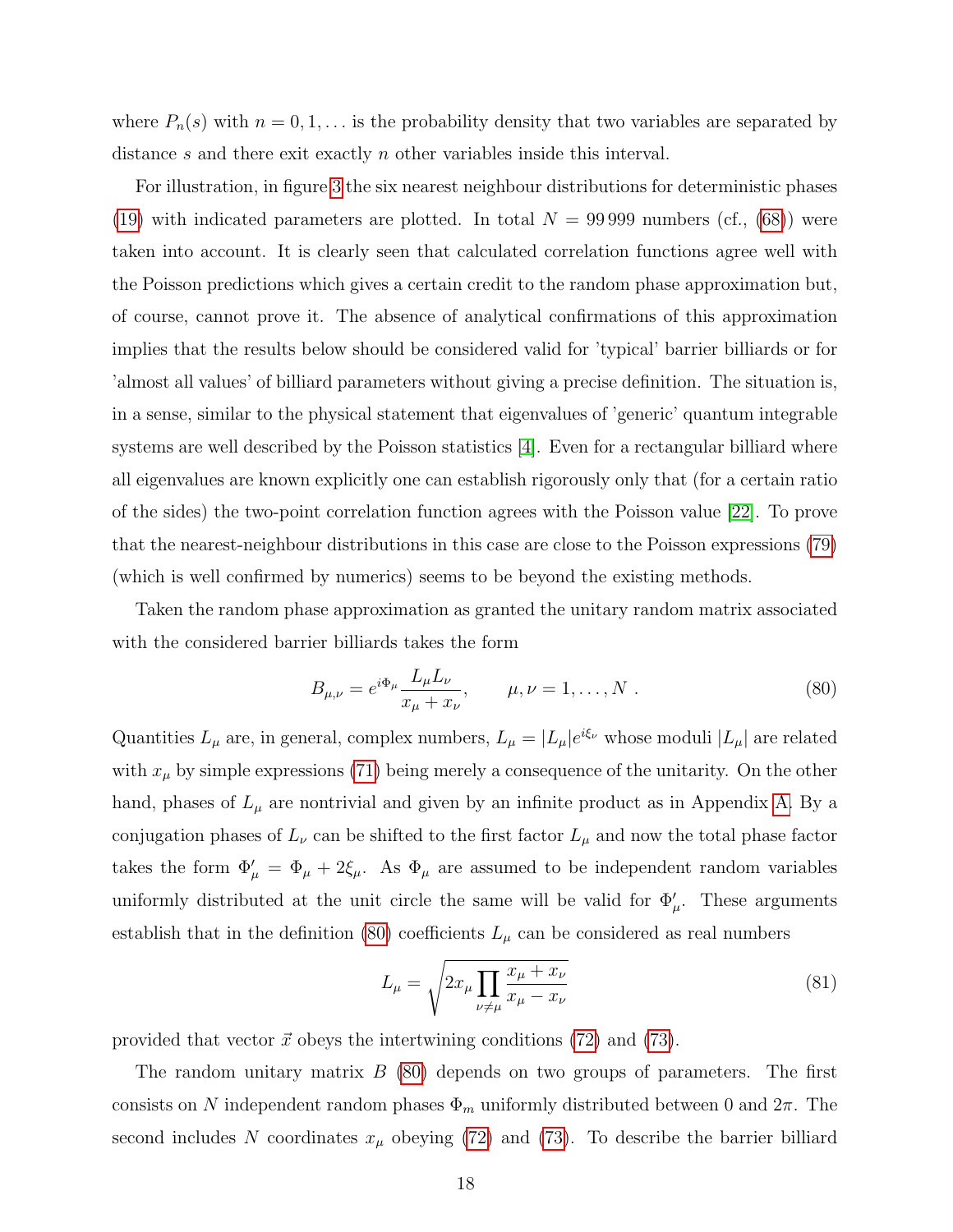

<span id="page-18-0"></span>FIG. 3. Nearest neighbour distributions for deterministic phases [\(19\)](#page-6-3) with  $k = 50000.5$ ,  $b = \pi$ ,  $h = b/\sqrt{5}$ ,  $a = 2$ ,  $d_1 = 1$ ,  $d_2 = 1.5$ . Solid lines are the Poisson predictions for these quantities [\(79\)](#page-16-0). Insert: the difference between numerically calculated  $P_0(s)$  and  $\exp(-x)$ .

indicated in figure [1](#page-3-0) with irrational ratio  $h/b$  vector  $x_{\mu}$  has to chosen as indicated in [\(69\)](#page-14-1) and when this ratio is rational and the exact modes are removed it has the form [\(75\)](#page-15-4) or [\(77\)](#page-16-1).

Though the B-matrix has been extracted from the exact quantisation of barrier billiards it remains meaningful for arbitrary coordinate sequence  $x_{\mu}$  (obeying the above intertwining conditions).

The B-matrix [\(80\)](#page-17-0) (as well as many other matrices with intermediate statistics) belongs to the so-called class of low complexity matrices [\[23\]](#page-27-0) with a displacement operator of low rank [\[24\]](#page-27-1) (cf., [\[18\]](#page-26-5)). The exact correlation functions for such matrices, in general, are unknown. It has been conjectured in [\[25\]](#page-27-2) that nearest neighbour distributions for such matrices are well described by the normalised gamma-distributions

$$
P_n(s) = a_n s^{\gamma_n} e^{-b_n s}, \qquad \int_0^\infty P_n(s) ds = 1, \qquad \int_0^\infty s P_n(s) ds = n + 1 \tag{82}
$$

depended only on one parameter  $\gamma_n$  which can be calculated as follows

$$
\gamma_n = q_n - 1 \tag{83}
$$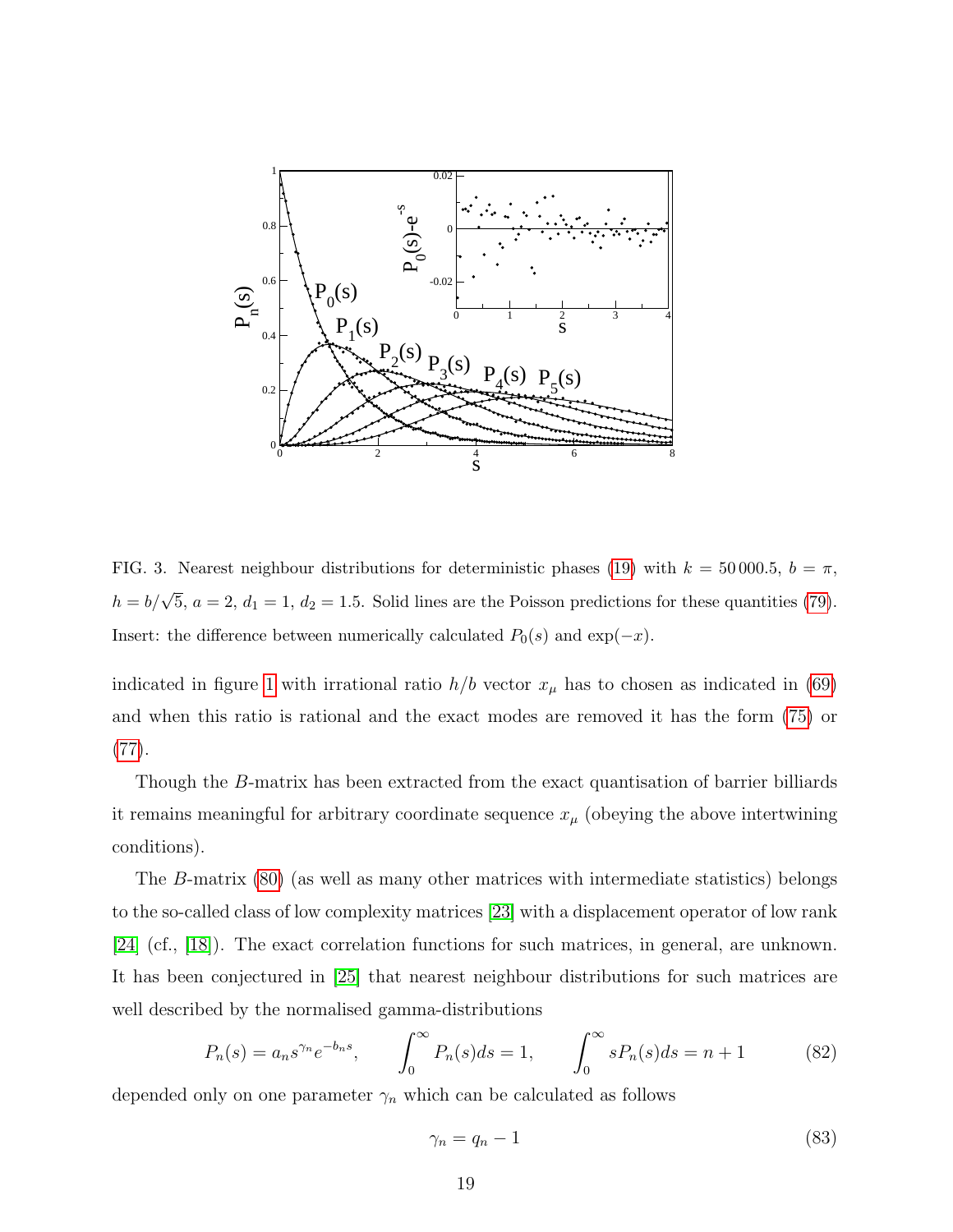with  $q_n$  equal the minimal number of parameters (co-dimension) needed to get exactly  $n+2$ degenerated eigenvalues.

For Hermitian matrices the value of co-dimension is given by a theorem by von Neumann and Wigner and its generalisations [\[26,](#page-27-3) [27\]](#page-27-4). For low complexity matrices and, in particular, for the B-matrix discussed above no exact results about  $q_n$  are available (see [\[25\]](#page-27-2) for 'physical' determination of this quantity). It was argued in [\[18\]](#page-26-5) that irrespective of the choice of coordinates  $x_{\mu}$ , the co-dimension  $q_n$  for the unitary B-matrix equals  $2n + 2$  and, therefore,  $\gamma_n = 2n + 1$ . It means that the nearest neighbour distributions for random B-matrices should be well described by the following Wigner-type surmise

<span id="page-19-1"></span>
$$
P_n(s) = \frac{2^{2n+2}}{(2n+1)!} s^{2n+1} e^{-2s}
$$
\n(84)

which corresponds to the so-called semi-Poisson distribution [\[11\]](#page-26-8).

## C. Numerical calculations

To check these predictions numerical calculations of local spectral statistics for the above B-matrices with irrational and rational ratios  $h/b$  were performed. Typical results are presented in figures [4,](#page-20-0) [5,](#page-21-0) and [6.](#page-21-1) The first figure shows 6 lowest nearest-neighbour distributions for the random B-matrix with  $h/b = 1/$  $\sqrt{5}$ , i.e., with  $x_{\mu}$  given by [\(69\)](#page-14-1) with  $b = \pi$ ,  $h = \pi/\sqrt{5}$ , and  $k = 500.5$  which according to [\(68\)](#page-14-2) leads to matrix dimension  $N = 999$ . In the second figure the ratio  $n/b$  was chosen equal to  $1/3$  and the momentum  $k = 800.5$  which gives matrix dimension  $N = 1067$  (cf., [\(74\)](#page-15-5)). In the third figure  $h/b = 2/5$  and  $k = 650.5$  which corresponds to  $N = 1040$  (see [\(78\)](#page-16-2)). In all figures the results are averaged over 100 realisations of random phases. It is clearly seen that simple semi-Poisson formulas [\(84\)](#page-19-1) described quite well the numerical results.

### <span id="page-19-0"></span>V. SUMMARY

Barrier billiards are simple examples of pseudo-integrable systems with not-trivial and interesting classical and quantum properties. The main result of the paper is the construction of unitary random matrices associated with general barrier billiards. The principal importance of these matrices is that their spectral statistics is the same (up to a rescaling) as spectral statistics of two-dimensional barrier billiards.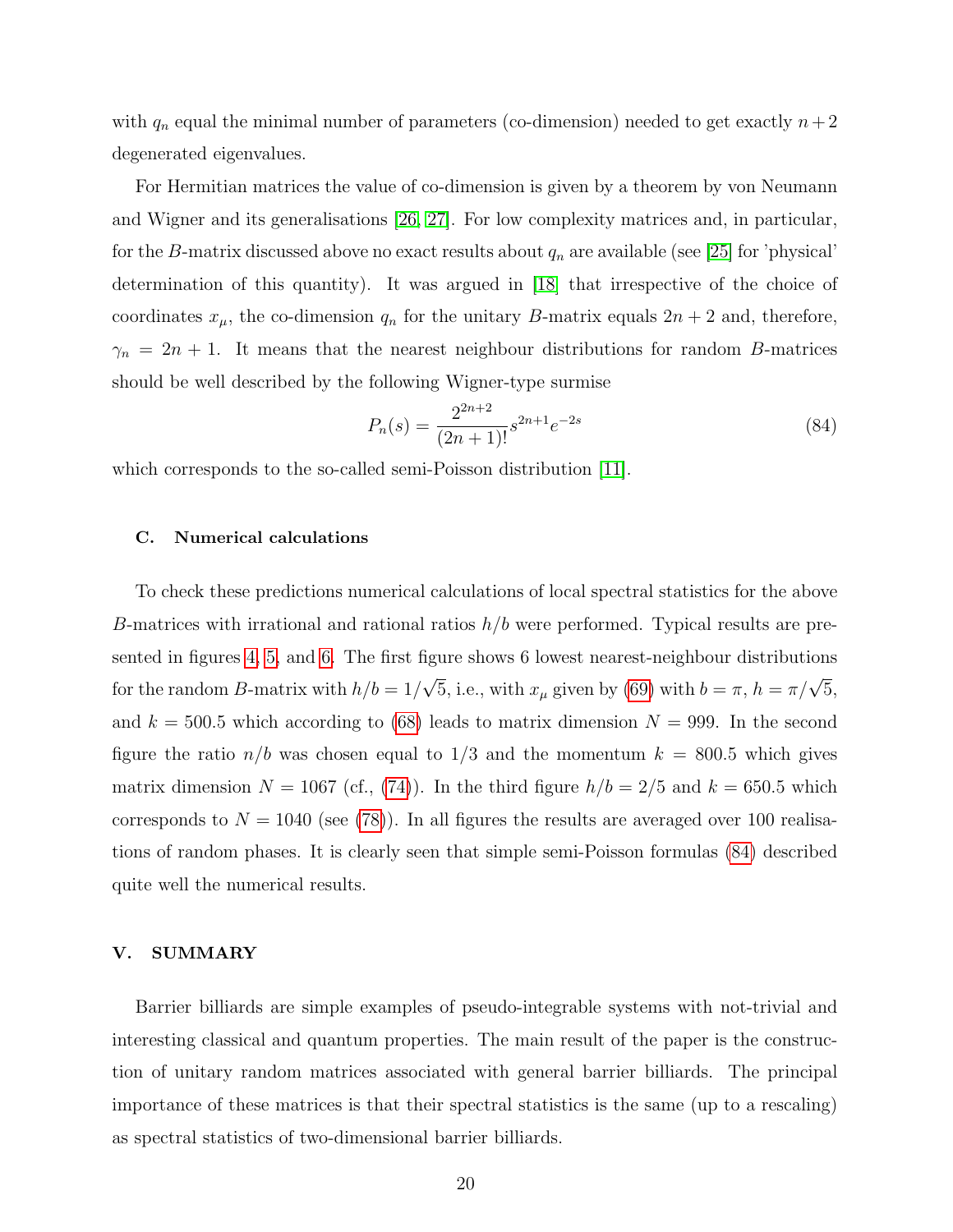

<span id="page-20-0"></span>FIG. 4. Nearest-neighbour distributions for random  $N \times N$  B-matrices with irrational ratio  $h =$  $b/\sqrt{5}$  (black circles). In calculations  $N = 999$  corresponded to  $k = 500.5$ ,  $b = \pi$ , and 100 realisations of random phases. Solid lines are the semi-Poisson formulas [\(84\)](#page-19-1). Insert: the difference between numerically calculated  $P_0(s)$  and the semi-Poisson prediction:  $4se^{-2s}$ .

To extract such random matrices from the exact quantum description of these billiards the following steps were done.

- Billiard boundaries perpendicular to the barrier were removed.
- The resulting problem corresponds to the scattering in an infinite slab with a half-plane inside.
- The exact S-matrix for this problem was calculated by the Wiener-Hopf method.
- In such a way one gets exact functions obeying both the Helmholtz equation and the correct boundary conditions on boundaries parallel to the barrier.
- Proper billiard eigenfunctions were written as linear combinations of these scattering waves with coefficients being obtained from boundary conditions on boundaries perpendicular to the barrier.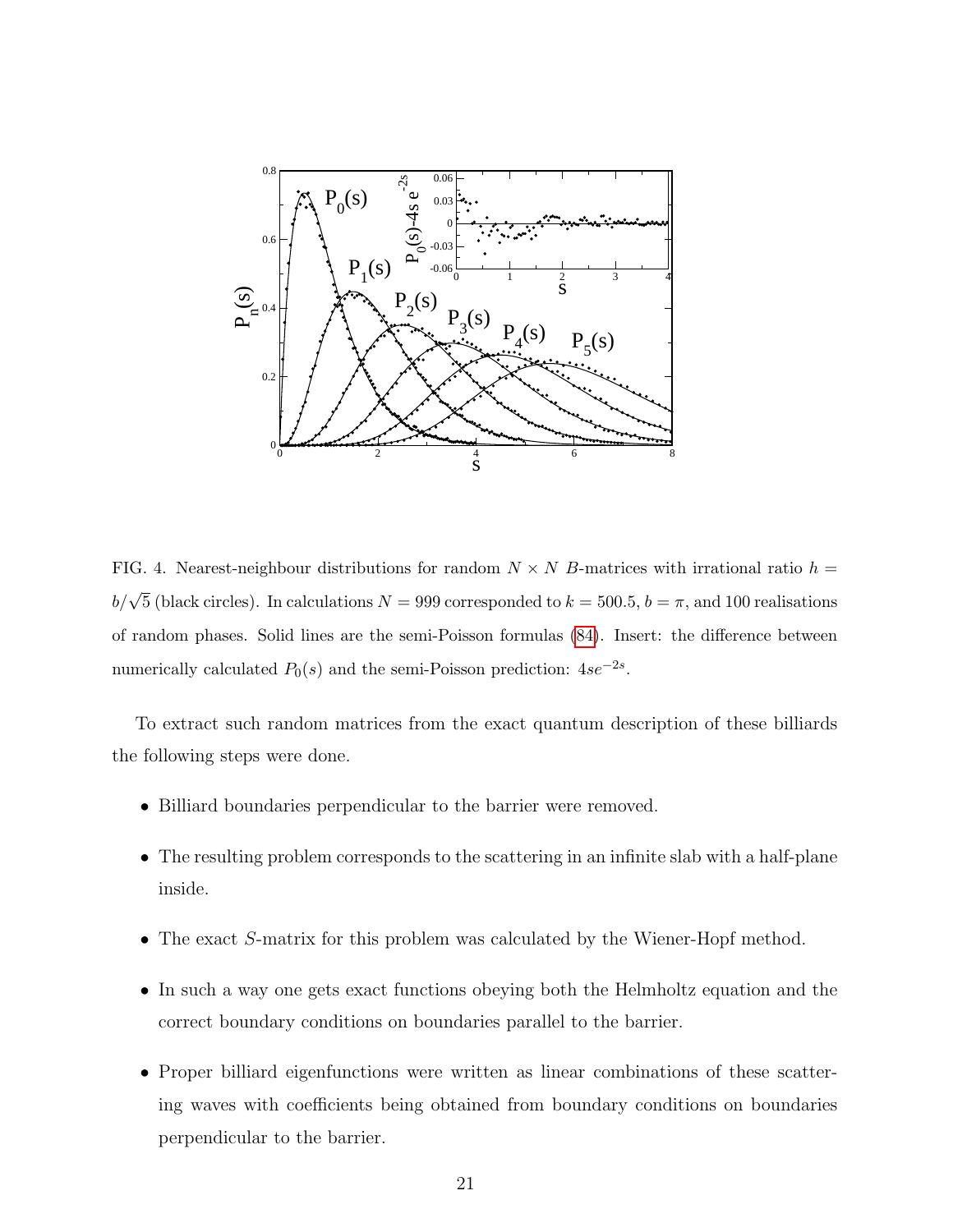

<span id="page-21-0"></span>FIG. 5. The same as in figure [4](#page-20-0) but for ratio  $h/b = 1/3$ ,  $k = 800.5$ , and  $N = 1067$ .



<span id="page-21-1"></span>FIG. 6. The same as in figure [4](#page-20-0) but for ratio  $h/b = 2/5$ ,  $k = 650.5$ , and  $N = 1040$ .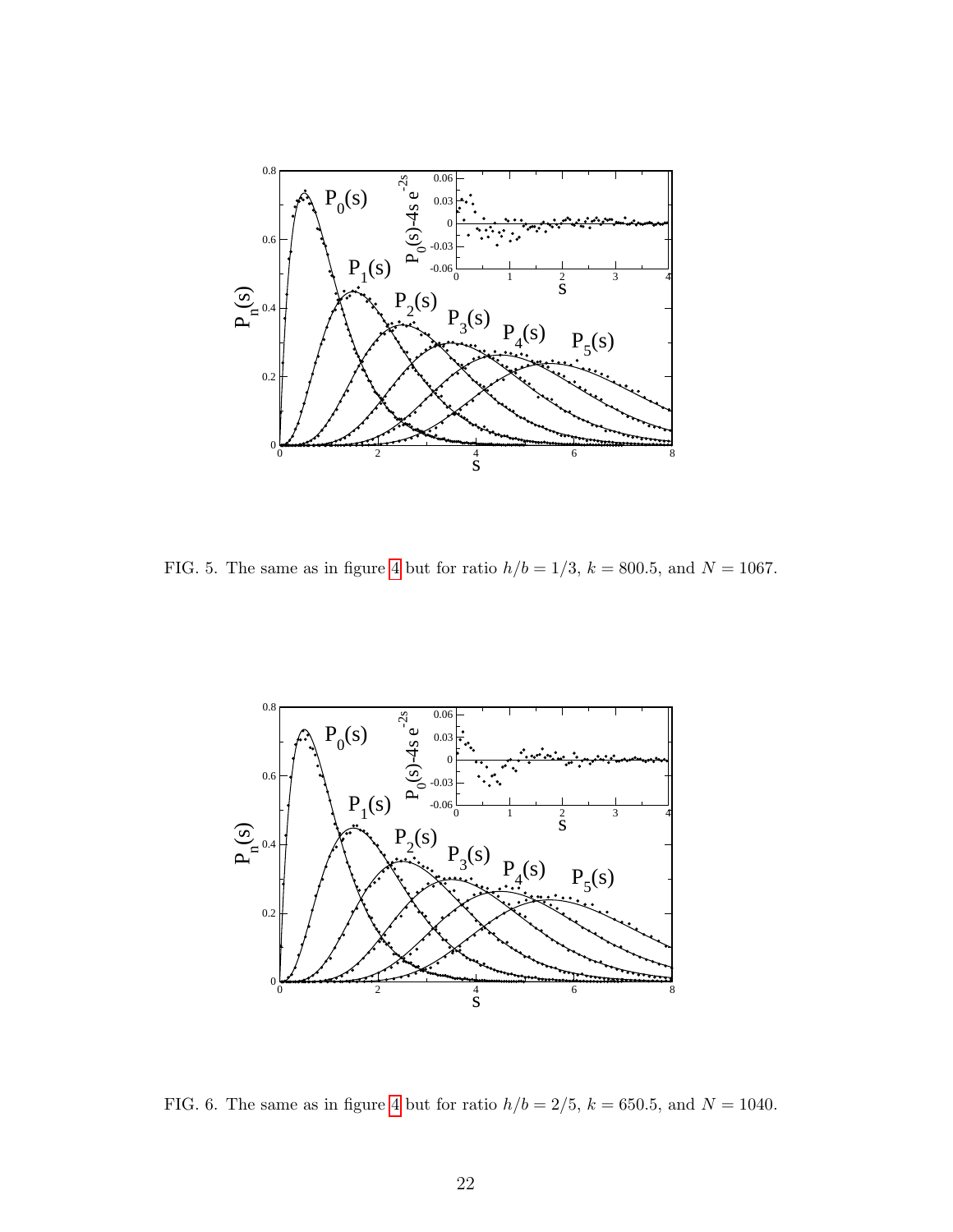- The exact quantisation condition of barrier billiards appears in the form  $det(1 +$  $B(k) = 0$  where the B-matrix differs from the S-matrix by phase factors depended on billiard dimensions parallel to the barrier.
- In the semiclassical limit two main simplifications occur:

(i) S and B matrices become finite dimensional unitary matrices after ignoring exponentially small evanescent modes.

(ii) The deterministic phases of propagating modes are substituted by independent random phases uniformly distributed on the unit circle.

The obtained  $N \times N$  random unitary B-matrix depend on 2 groups of parameters: N random phases and N coordinates obeyed certain intertwining conditions. To describe barrier billiards coordinates have to be specially specified (see [\(69\)](#page-14-1), [\(75\)](#page-15-4), [\(77\)](#page-16-1)) but the the B-matrix remains meaningful for an arbitrary choice of coordinates.

The spectral statistics of these B-matrices belongs to intermediate-type statistics which differs from both the Poisson statistics typical for integrable systems and the usual random matrix statistics characteristic for chaotic systems. Heuristic calculation of the Wigner-type surmise for these matrices reveals that their local spectral statistics is well described by the semi-Poisson distribution in a good agreement with numerical calculations. Further investigation of statistical properties of the B-matrices will be done elsewhere.

Applying these results to the barrier billiards leads to the following conclusions

- Local spectral correlation functions for rectangular billiards with a barrier inside as in figure [1\(](#page-3-0)a) remain the same for (almost) all positions and heights of the barrier.
- These correlation functions are well described by the semi-Poisson distribution.
- The same should be also true for more general barrier billiards indicated in figure [1\(](#page-3-0)b) with irrational ratio  $h/b$ . The case of these billiards with rational ratio  $h/b$  requires a special investigation which is beyond the score of this paper.

Numerical calculations of spectral correlation functions were done so far only for symmetric barrier billiard [\[14,](#page-26-4) [15\]](#page-26-1) and they are in agreement with the above statements. For more general barrier billiards discussed in the paper no numerics is known to the author. Analytical calculations of the spectral compressibility for general barrier billiards as in figure [1\(](#page-3-0)a) with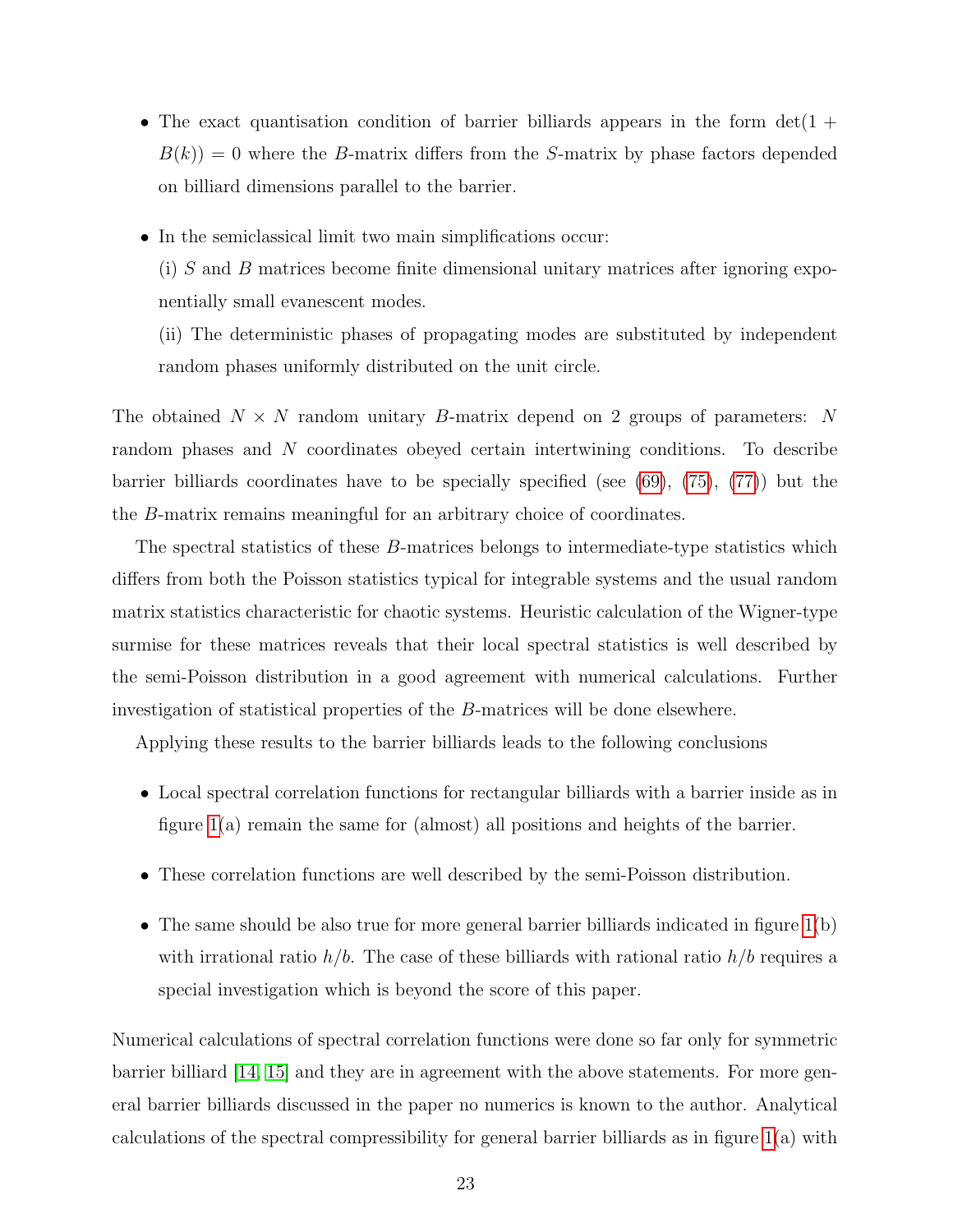irrational ratio  $d/a$  and  $h/b = m/q$  with  $m, q$  being co-prime integers were done in [\[28\]](#page-27-5). The result of this paper reads

$$
K(0) = \frac{1}{2} + \frac{1}{q}
$$
\n(85)

but in the calculations exact eigenstates discussed in Section [III E](#page-12-2) were not removed. When these modes are put off the result is  $K(0) = 1/2$  [\[29\]](#page-27-6) which coincides with the semi-Poisson prediction and corroborates the results of the paper.

#### <span id="page-23-0"></span>Appendix A: Factorisation of  $K(\alpha)$

The purpose of this Appendix is to calculate the factorisation of the kernel  $K(\alpha)$  into the product  $K_{+}(\alpha)K_{-}(\alpha)$  needed in the application of the Wiener-Hopf method in Sections [III](#page-6-0) and [III E.](#page-12-2)

For irrational ratio  $h/b$  function  $K(\alpha)$  [\(41\)](#page-10-1) has the following form

$$
K(\alpha) = \frac{\sin (q(\alpha)h) \sin (q(\alpha)(b - h))}{bq(\alpha) \sin (q(\alpha)b)}
$$
(A1)

Each sinus function in this expression gives rise to the following series of zeros with integer  $n\geq 1$   $\big(q(\alpha)=0\text{ is not a singular point}\big)$ 

$$
q(\alpha^{(\beta)}) = \frac{\pi n}{h_{\beta}}, \qquad \alpha^{(\beta)} = \pm \sqrt{k^2 - \frac{\pi^2 n^2}{h_{\beta}^2}} \equiv \pm p_n^{(\beta)}, \qquad \beta = 1, 2, 3 \tag{A2}
$$

where  $h_\beta$  is the width of the corresponding channel given by [\(10\)](#page-4-3).

Function  $K_{+}(\alpha)$  has to be free of singularities in the upper half-plane of complex  $\alpha$ . Therefore it should include only negative zeros and poles. The needed factors can easily be calculated from the well-known formula

<span id="page-23-2"></span>
$$
\sin x = x \prod_{n=1}^{\infty} \left( 1 - \frac{x^2}{\pi^2 n^2} \right). \tag{A3}
$$

It is plain that

<span id="page-23-1"></span>
$$
K_{+}(\alpha) = \frac{\sqrt{h(b-h)}}{b} \prod_{m=1}^{\infty} \frac{\left(\sqrt{1 - k^2 b_m^{(2)}} - i\alpha b_m^{(2)}\right)\left(\sqrt{1 - k^2 b_m^{(3)}} - i\alpha b_m^{(3)}\right)}{\left(\sqrt{1 - k^2 b_m^{(1)}} - i\alpha b_m^{(1)}\right)}
$$
(A4)

where  $b_m^{(\beta)} = h_\beta/(\pi m)$ .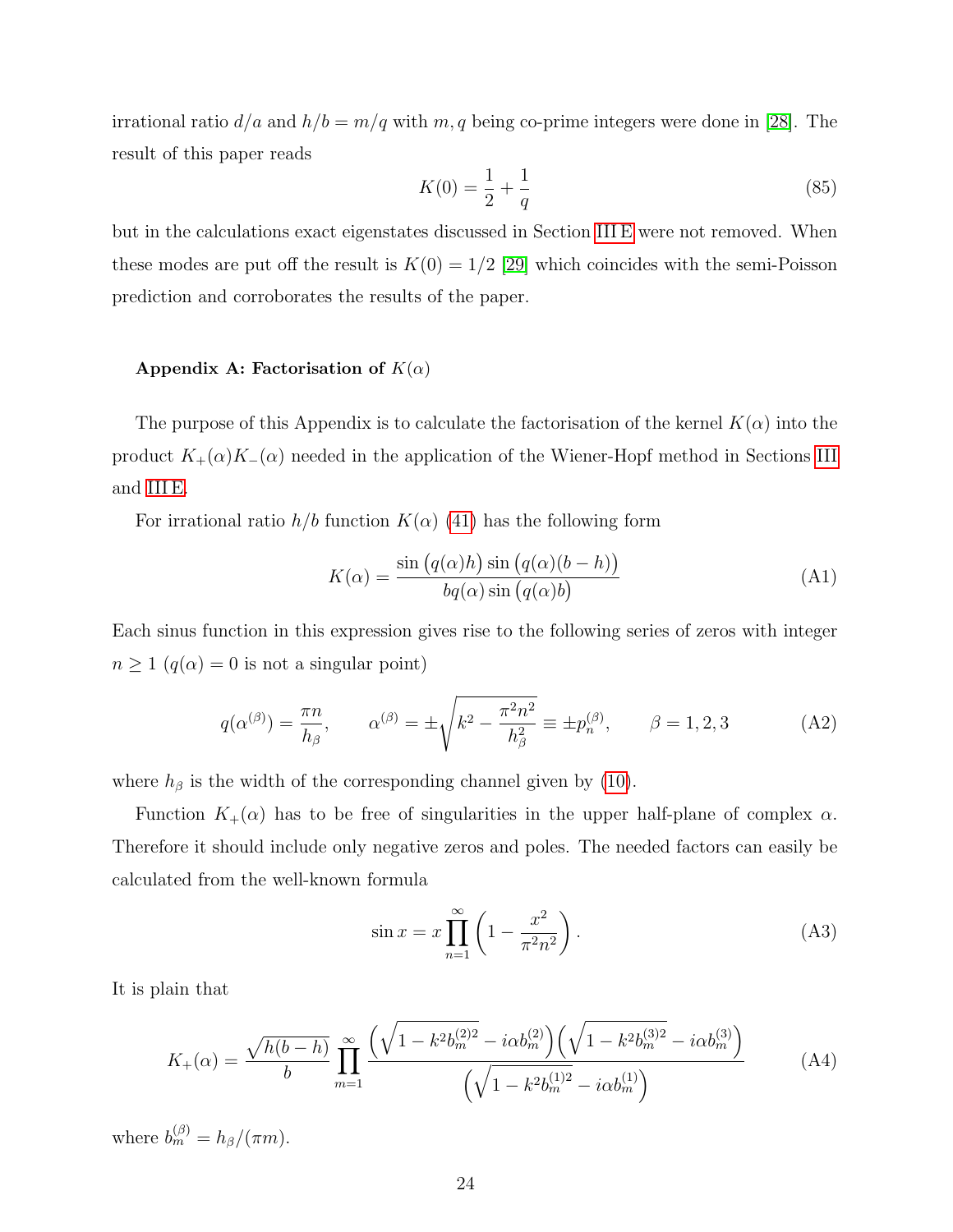For the case  $h/b = 1/q$  considered in Section [III E](#page-12-2)  $b_n^{(3)} = b_{nq}^{(1)}$  and the infinite product in [\(A4\)](#page-23-1) contains only two factors

<span id="page-24-0"></span>
$$
K_{+}^{\text{res}}(\alpha) = \frac{\sqrt{h(b-h)}}{b} \frac{\prod_{m=1}^{\infty} \left( \sqrt{1 - k^2 b_m^{(2)2}} - i \alpha b_m^{(2)} \right)}{\prod_{m \neq 0}^{\infty} m_{\text{mod } q} \left( \sqrt{1 - k^2 b_m^{(1)2}} - i \alpha b_m^{(1)} \right)}.
$$
(A5)

From general considerations the scattering S-matrix has to be unitary for propagating modes which implies the validity of [\(71\)](#page-15-1). It is instructive to check this fact directly from the above formulas. The main step is the calculation  $|K_{+}(p_n^{(\beta)})|^2$  for  $\beta = 1, 2, 3$ . Even for propagating modes this function includes both the product of finite number of propagating modes with real momenta and the product of infinite number of evanescent modes which have pure imaginary momenta. Let us calculate them separately for each factor in [\(A4\)](#page-23-1) without explicitly bothering about the convergence.

Define

$$
w^{(\beta)}(\alpha) = \prod_{m=1}^{\infty} \left( \sqrt{1 - k^2 b_m^{(\beta)2}} - i \alpha b_m^{(\beta)} \right), \qquad \beta = 1, 2, 3. \tag{A6}
$$

One has for real  $\alpha$  (with  $N_\beta$  from [\(68\)](#page-14-2))

$$
w^{(\beta)}(\alpha) = \prod_{m=1}^{N_{\beta}} \left( -i\sqrt{k^2 b_m^{(\beta)2} - 1} - i\alpha b_n^{(\beta)} \right) \prod_{m=N_{\beta}+1}^{\infty} \left( \sqrt{1 - k^2 b_m^{(\beta)2}} - i\alpha b_m^{(\beta)} \right). \tag{A7}
$$

Therefore

$$
\left| w^{(\beta)}(\alpha) \right|^2 = \prod_{m=1}^{N_\beta} b_m^{(\beta)2} \left( \alpha + p_m^{(\beta)} \right)^2 \prod_{m=N_\beta+1}^{\infty} \left( 1 - (k^2 - \alpha^2) b_m^{(\beta)2} \right). \tag{A8}
$$

Assume that  $\alpha = p_n^{(l)}$  with  $l \neq \beta$ . Then the second product is not zero for all m and one gets

<span id="page-24-1"></span>
$$
\left| w^{(\beta)}(p_n^{(l)}) \right|^2 = \prod_{m=1}^{N_\beta} b_m^{(\beta)2} \frac{\left( p_n^{(l)} + p_m^{(\beta)} \right)^2}{\left( 1 - (h_\beta n)^2 / (h_l m)^2 \right)} \prod_{m=1}^{\infty} \left( 1 - \frac{h_\beta^2 n^2}{h_l^2 m^2} \right).
$$
 (A9)

Using the fact that  $1-(h_\beta n)^2/(h_lm)^2 = b_m^{(\beta)2}(p_n^{(l)2}-p_m^{(\beta)2})$  and taking into account [\(A3\)](#page-23-2) one gets that

$$
\left| w^{(\beta)}(p_n^{(l)}) \right|^2 = \frac{h_l \sin(\pi h_\beta n / h_l)}{\pi h_\beta n} \prod_{m=1}^{N_\beta} \frac{p_n^{(l)} + p_m^{(\beta)}}{p_n^{(l)} - p_m^{(\beta)}}, \qquad l \neq \beta. \tag{A10}
$$

For  $l = \beta$  this transformation does not work as the second product in [\(A9\)](#page-24-1) is zero for  $m = n$ . This formal difficulty can easily be avoid by the following manipulation (taking into account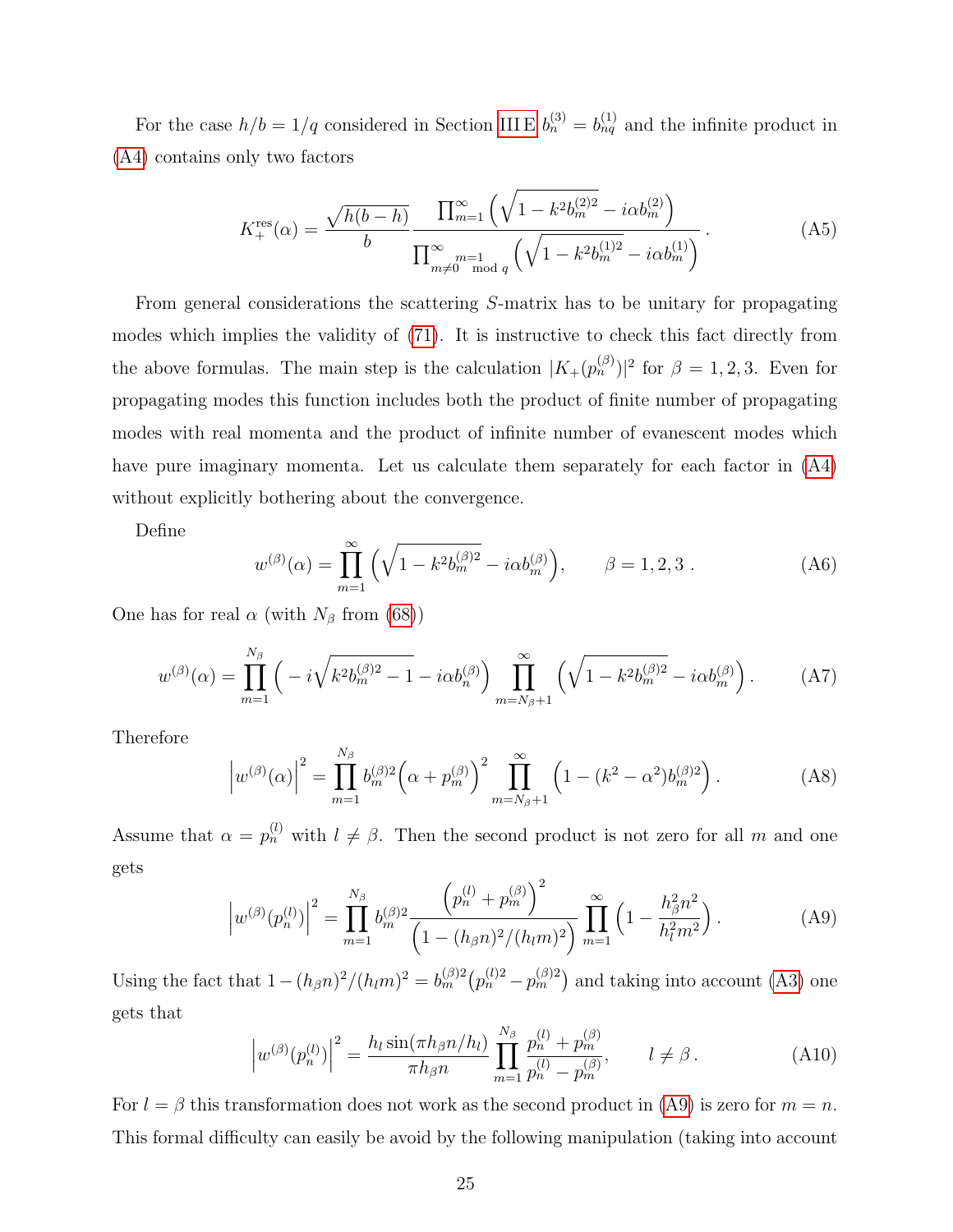that  $n$  is from a propagating mode and  $m$  is the second product is from an evanescent mode)

$$
\prod_{m=N_{\beta}+1}^{\infty} \left(1 - \frac{n^2}{m^2}\right) = \frac{\prod_{m=1, m \neq n}^{\infty} \left(1 - \frac{n^2}{m^2}\right)}{\prod_{m=1, m \neq n}^{N_{\beta}} \left(1 - \frac{n^2}{m^2}\right)}.
$$
\n(A11)

The calculation of the numerator is performed as follows

$$
\prod_{m=1, m \neq n}^{\infty} \left( 1 - \frac{n^2}{m^2} \right) = \lim_{x \to n} \frac{1}{1 - x^2/n^2} \prod_{m=1}^{\infty} \left( 1 - \frac{x^2}{m^2} \right) = \lim_{x \to n} \frac{\sin \pi x}{\pi x (1 - x^2/n^2)} = -\frac{1}{2} (-1)^n.
$$
\n(A12)

Therefore

$$
\left| w^{(\beta)}(p_n^{(\beta)}) \right|^2 = \frac{2(-1)^{n+1} p_n^{(\beta)2} h_\beta^2}{\pi^2 n^2} \prod_{m=1, m \neq n}^{N_\beta} \frac{p_n^{(\beta)} + p_m^{(\beta)}}{p_n^{(\beta)} - p_m^{(\beta)}}.
$$
\n(A13)

Finally one finds that

$$
\left| K_{+}(p_{n}^{(1)}) \right|^{2} = \frac{\sin^{2}(\pi h n/b)}{2b^{2}p_{n}^{(1)2}} \prod_{m=1, m \neq n}^{N_{1}} \frac{p_{n}^{(1)} - p_{m}^{(1)}}{p_{n}^{(1)} + p_{m}^{(1)}} \prod_{m=1}^{N_{2}} \frac{p_{n}^{(1)} + p_{m}^{(2)}}{p_{n}^{(1)} - p_{m}^{(2)}} \prod_{m=1}^{N_{3}} \frac{p_{n}^{(1)} + p_{m}^{(3)}}{p_{n}^{(1)} - p_{m}^{(2)}} , \qquad (A14)
$$
\n
$$
\left| K_{+}(p_{n}^{(2)}) \right|^{2} = -\frac{2(b-h)^{3}p_{n}^{(2)2}}{b\pi^{2}n^{2}} \prod_{m=1}^{N_{1}} \frac{p_{n}^{(2)} - p_{m}^{(1)}}{p_{n}^{(2)} + p_{m}^{(1)}} \prod_{m=1, m \neq n}^{N_{2}} \frac{p_{n}^{(2)} + p_{m}^{(2)}}{p_{n}^{(2)} - p_{m}^{(2)}} \prod_{m=1}^{N_{3}} \frac{p_{n}^{(2)} + p_{m}^{(3)}}{p_{n}^{(2)} - p_{m}^{(3)}} , \qquad (A15)
$$

$$
\left| K_{+}(p_{n}^{(3)}) \right|^{2} = -\frac{2h^{3}p_{n}^{(3)2}}{b\pi^{2}n^{2}} \prod_{m=1}^{N_{1}} \frac{p_{n}^{(3)} - p_{m}^{(1)}}{p_{n}^{(3)} + p_{m}^{(1)}} \prod_{m=1}^{N_{2}} \frac{p_{n}^{(3)} + p_{m}^{(2)}}{p_{n}^{(3)} - p_{m}^{(2)}} \prod_{m=1, m \neq n}^{N_{3}} \frac{p_{n}^{(3)} + p_{m}^{(3)}}{p_{n}^{(3)} - p_{m}^{(3)}}.
$$
 (A16)

Taking into account [\(58\)](#page-12-1) it is plain that the relations [\(71\)](#page-15-1) implying the unitarity are fulfilled.

- <span id="page-25-0"></span>[1] E. Gutkin, Billiards in polygons, Physica D 19, 311 (1986); E. Gutkin, Billiards in polygons: survey of recent results, J. Stat. Phys. 83, 7 (1996).
- <span id="page-25-1"></span>[2] P.J. Richens and M.V. Berry, Pseudointegrable systems in classical and quantum mechanics, Physica D: Nonlinear Phenomena 2, 495 (1981).
- <span id="page-25-2"></span>[3] A.N. Zemlyakov and A.B. Katok, Topological transitivity in billiards in polygons, Math. Notes 18, 760 (1975).
- <span id="page-25-3"></span>[4] M. V. Berry and M. Tabor, Level clustering in the regular spectrum, Proc. R. Soc. Lond. A 356, 375, (1977).
- <span id="page-25-4"></span>[5] O. Bohigas, M. J. Giannoni, and C. Schmit, Characterization of chaotic quantum spectra and universality of level fluctuation laws, Phys. Rev. Lett.  $52$ , 1 (1984).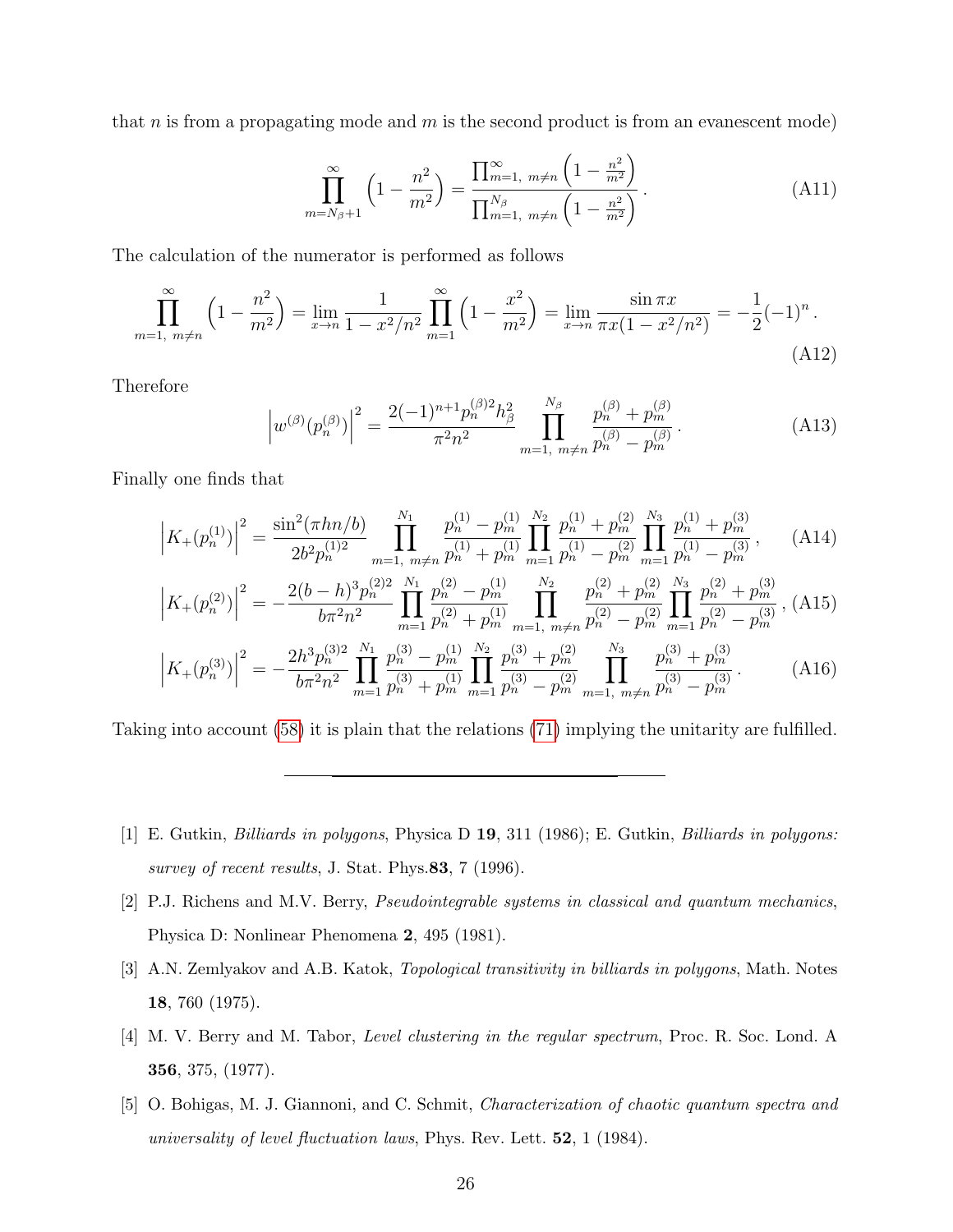- <span id="page-26-0"></span>[6] T. Cheon and T. D. Cohen, Quantum level statistics of pseudointegrable billiards, Phys. Rev. Lett. 62, 2769 (1989).
- [7] A. Shudo and Y. Shimizu, Extensive numerical study of spectral statistics for rational and irrational polygonal billiards, Phys. Rev. E 47, 54 (1993).
- [8] A. Shudo, Y. Shimizu, Petr Seba, J. Stein, H.-J. Stöckmann, and K. Zyczkowski, Statistical properties of spectra of pseudointegrable systems, Phys. Rev. E 49, 3748 (1994).
- [9] H. C. Schachner, G. M. Obermair, Quantum billiards in the shape of right triangles, Z. Physik B - Condensed Matter 95, 113 (1994).
- [10] E. Bogomolny, U. Gerland, and C. Schmit, Models of intermediate spectral statistics, Phys. Rev.E 59, R1315 (1999).
- <span id="page-26-8"></span>[11] E. Bogomolny, U. Gerland, and C. Schmit, Short-range plasma model for intermediate spectral statistics, Eur. Phys. J. B 19, 121 (2001).
- [12] B. Grémaud and S. R. Jain, Spacing distributions for rhombus billiards, J. Phys. A: Math. Gen. 31, L637 (1998).
- [13] T. Gorin, Generic spectral properties of right triangle billiards, J. Phys. A: Math. Gen. 34, 8281 (2001).
- <span id="page-26-4"></span><span id="page-26-1"></span>[14] J. Wiersig, Spectral properties of quantized barrier billiards, Phys. Rev. E **65**, 046217 (2002).
- [15] T. Gorin and J. Wiersig, Low rank perturbations and the spectral statistics of pseudointegrable *billiards*, Phys. Rev. E **68**, 065205 (2003).
- <span id="page-26-2"></span>[16] B. L. Altshuler, I. Kh. Zharekeshev, S. A. Kotochigava, and B.I. Shklovskii, Repulsion between levels and the metal-insulator transition, Sov. Phys. JETP 67, 625 (1988).
- <span id="page-26-3"></span>[17] B.I. Shklovskii, B. Shapiro, B.R. Sears, P. Lambrianides, and H.B. Shore, Statistics of spectra ofdisordered systems near the metal-insulator transition, Phys. Rev. B 47, 11487 (1993).
- <span id="page-26-6"></span><span id="page-26-5"></span>[18] E. Bogomolny, Barrier billiard and random matrices, [arXiv:2107.03364](http://arxiv.org/abs/2107.03364) (2021).
- [19] E. Bogomolny, Semiclassical quantization of multidimensional systems, Nonlinearity 5, 805, (1992).
- <span id="page-26-7"></span>[20] E. Doron and U. Smilansky, Semiclassical quantization of chaotic billiards: a scattering theory approach, Nonlinearity 5, 1055 (1992).
- <span id="page-26-9"></span>[21] B. Noble, Methods based on the Wiener-Hopf technique, Chelsea Publishing Company, New York, N. Y. (1988).
- <span id="page-26-10"></span>[22] J. Marklof, Spectral form factors of rectangle billiards, Comm. Math. Phys. 199, 169 (1998).